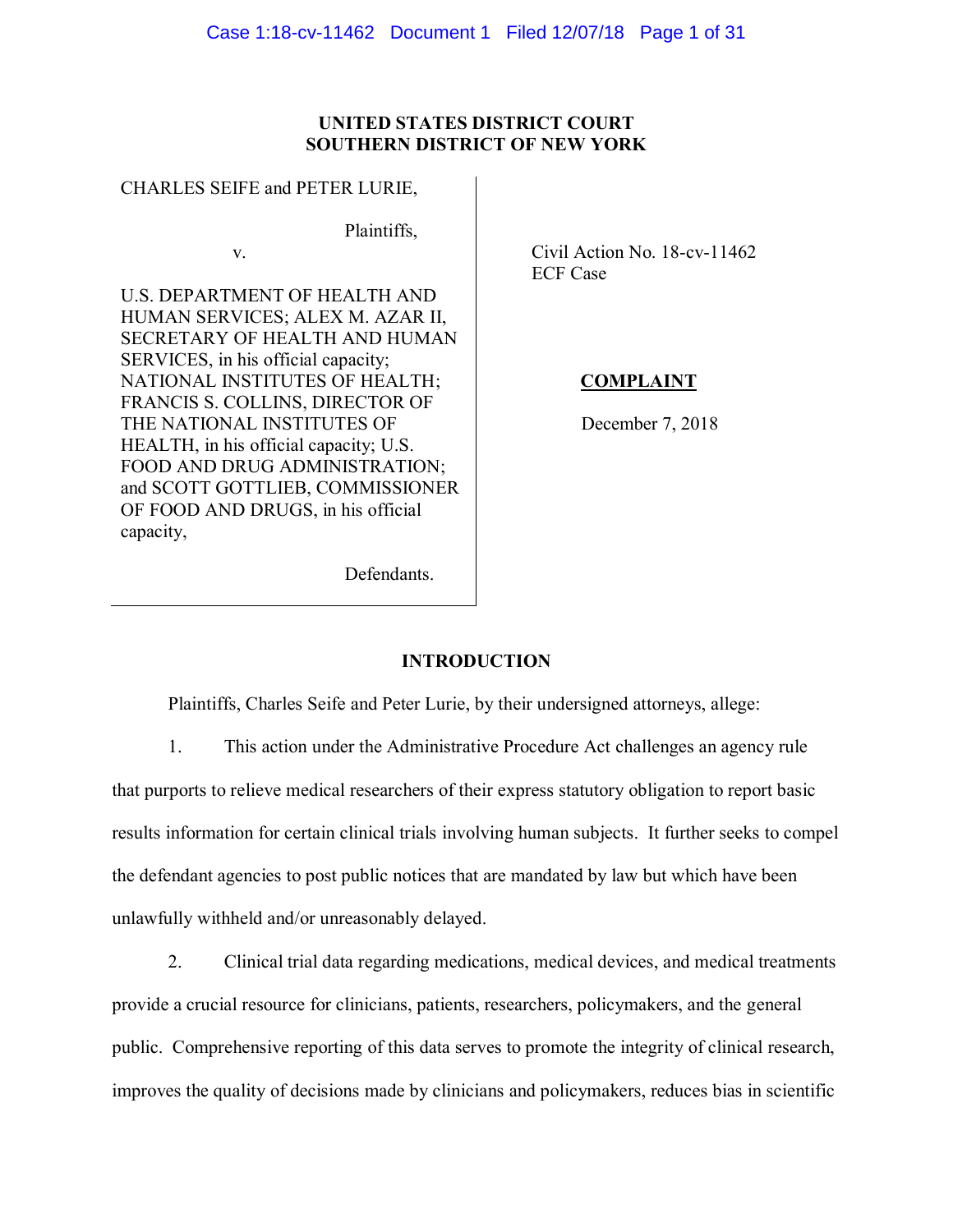#### Case 1:18-cv-11462 Document 1 Filed 12/07/18 Page 2 of 31

literature, and informs patients, clinicians, and regulators about intervention safety and effectiveness.

3. Recognizing the importance of public access to clinical trial data, Congress in 2007 required researchers conducting certain trials for approved drugs or devices to report the results of their trials to defendant agencies. If a drug or device being studied is not approved at the time of a trial's completion, but is subsequently approved, Congress required the basic results information to be reported no later than 30 days after approval.

4. Congress further required defendants to make the information reported to them available to the public by means of a registry and results data bank accessible through the internet. To comply with that statutory obligation, defendants created and maintain the public website ClinicalTrials.gov.

5. Congress simultaneously required defendants to publish specific, statutorily prescribed public notices on ClinicalTrials.gov whenever a researcher (1) fails to submit required clinical trial information, (2) submits false or misleading information, and/or  $(3)$  fails to submit primary or secondary outcome data, the main categories of data on which a trial focuses. Congress also required defendants to disclose any penalties they impose for violations of the reporting requirements and to disclose whether the responsible party corrected the violation.

6. To ensure public access to these mandatory compliance notices, Congress required defendants to provide a mechanism by which the public could easily search ClinicalTrials.gov for noncompliance notices.

7. In September 2016, or nine years after Congress imposed these requirements, defendants promulgated a final rule that contravenes the clear statutory disclosure mandates. The final rule purports to relieve parties responsible for clinical trials completed before January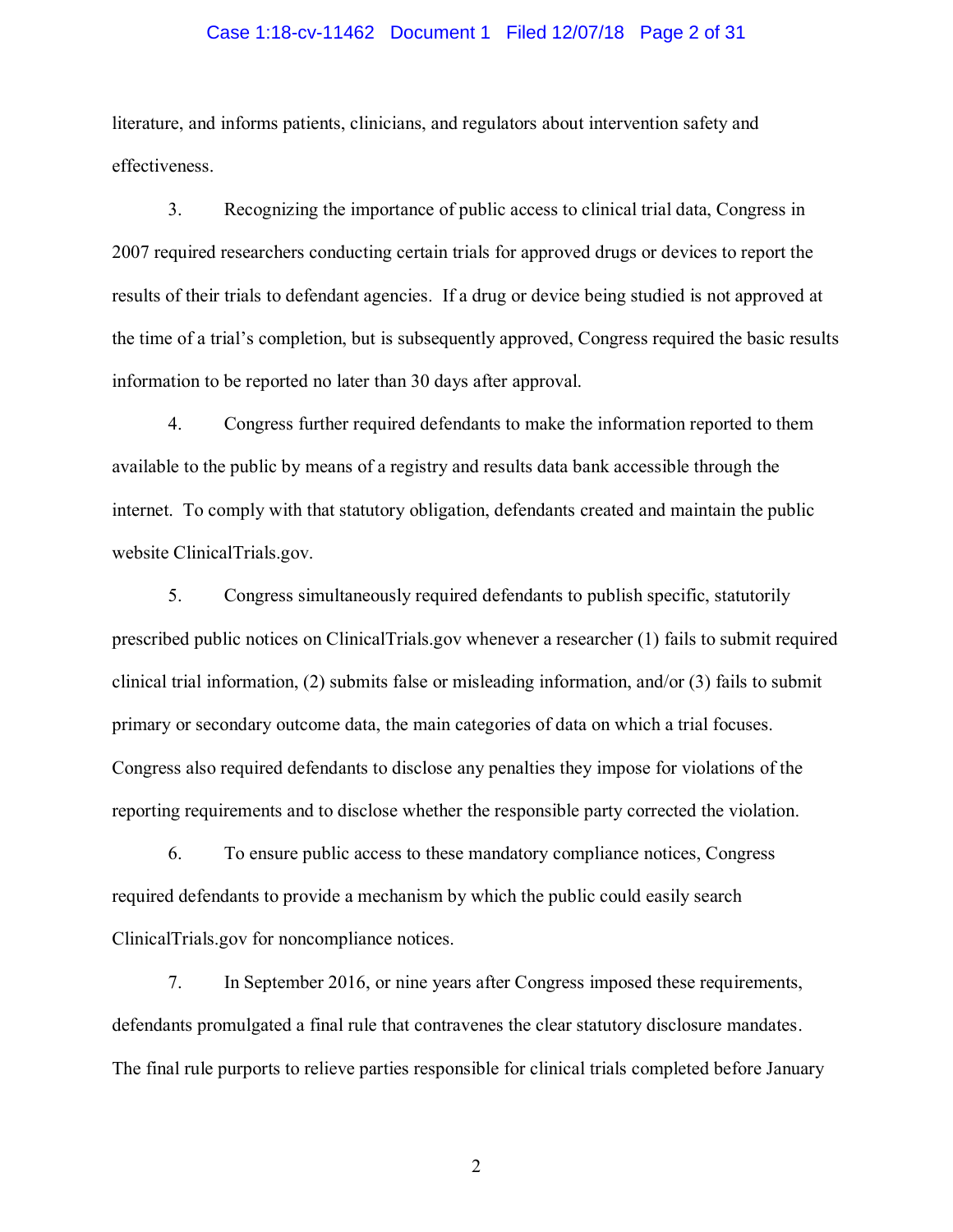#### Case 1:18-cv-11462 Document 1 Filed 12/07/18 Page 3 of 31

18, 2017, from disclosing the basic trial results for studies of drugs or devices that were unapproved as of the trial's primary completion date, but which were subsequently approved.

8. Moreover, there has been, and continues to be, widespread and well-documented failure by responsible parties to comply with their statutory reporting obligations over the last eleven years. Defendants have nevertheless failed to post even a single statutorily required notice of noncompliance on ClinicalTrials.gov, and they have failed to create a mechanism by which the public can search for instances of noncompliance.

9. Defendants' promulgation of a rule inconsistent with the statutory public disclosure mandate, as well as the failure to issue notices of noncompliance, deprives plaintiffs and other members of the public of the data necessary to ensure transparency in research, promote better decision-making by clinicians and policymakers, eliminate bias in the medical literature, and inform patients, clinicians, and regulators about medical product safety and effectiveness.

10. By this action, plaintiffs seek an order (1) striking down those portions of defendants' final rule purporting to relieve responsible parties of their statutory obligation to report basic results for pre-final rule clinical trials for unapproved drugs or devices that were subsequently approved; and (2) compelling defendants to issue noncompliance notices for any clinical trial where the responsible party has failed to satisfy its statutory reporting obligations and to make those notices easily searchable on ClinicalTrials.gov.

#### **PARTIES**

11. Plaintiff Charles Seife is a Professor of Journalism at New York University who resides in New York, New York and reports regularly on clinical trials and the FDA. He has published numerous articles about the FDA, including an exposé on drugs that won approval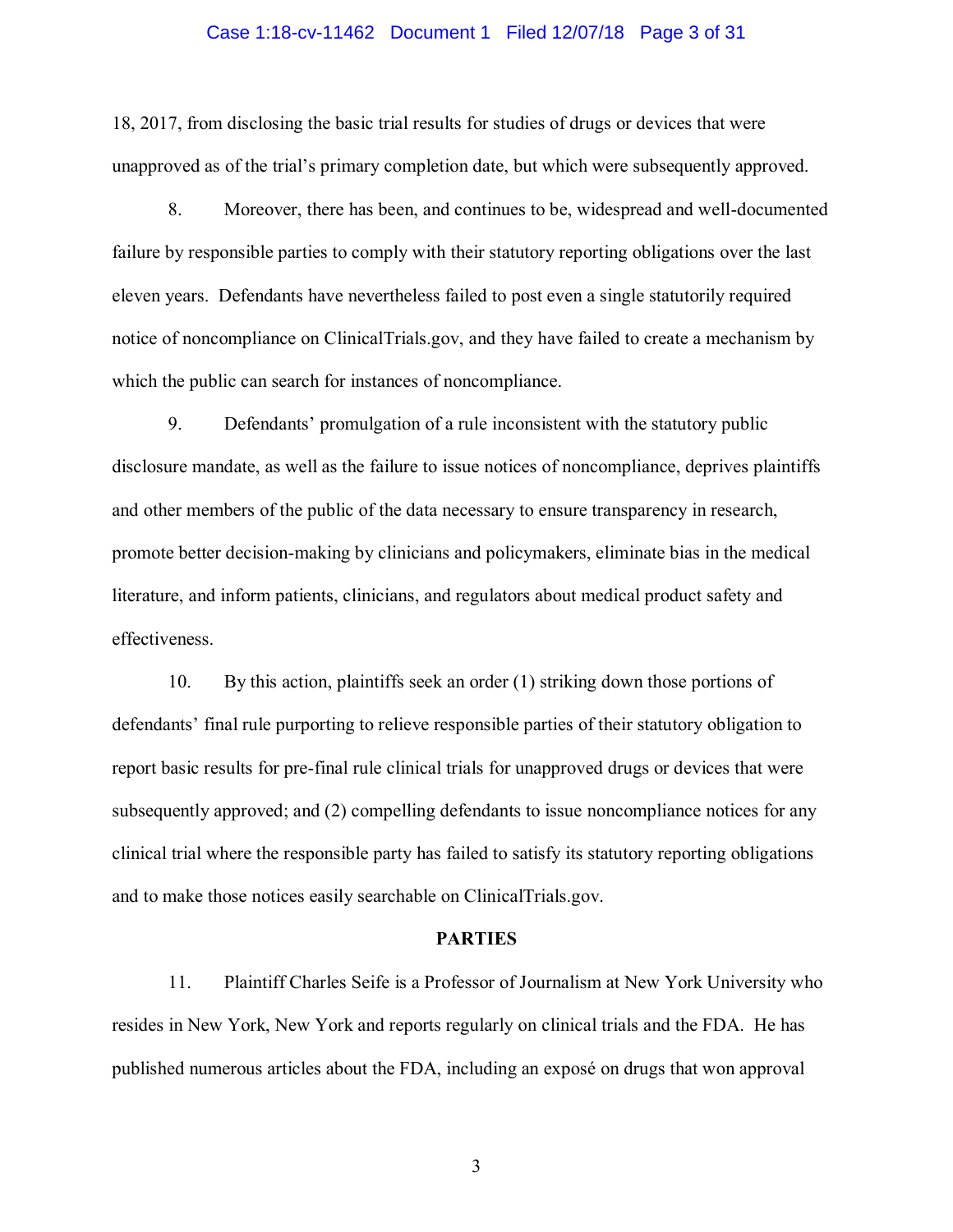#### Case 1:18-cv-11462 Document 1 Filed 12/07/18 Page 4 of 31

based on fraudulent trials. His reporting on the FDA has appeared in diverse outlets from *ProPublica* and *Slate* to *Scientific American*. He is currently conducting research on clinical trials and uses ClinicalTrials.gov in his research.

12. Plaintiff Peter Lurie is a family physician and the President of the Center for Science in the Public Interest. Until August 2017, he served as the Associate Commissioner for Public Health Strategy and Analysis at the Food and Drug Administration, where he led the agency's Transparency Initiative and worked on issues including food and drug safety, expanded access to investigational drugs, and prescription drug abuse. Prior to that, he was the Deputy Director of Public Citizen's Health Research Group, where he contributed to the organization's *Worst Pills, Best Pills* consumer guide to medications.

13. Defendant U.S. Department of Health and Human Services ("HHS") is an agency established within the executive branch of the U.S. government and is an agency within the meaning of 5 U.S.C. § 551(1).

14. Defendant Alex M. Azar II is the Secretary of Health and Human Services. He is sued in his official capacity, in which he is responsible for HHS's compliance with the Food and Drug Administration Amendments Act of 2007 ("FDAAA").

15. Defendant National Institutes of Health ("NIH") is an agency established within the executive branch of the U.S. government and is an agency within the meaning of 5 U.S.C.  $§ 551(1).$ 

16. Defendant Dr. Francis S. Collins is the Director of NIH. He is sued in his official capacity, in which he is responsible for NIH's compliance with FDAAA.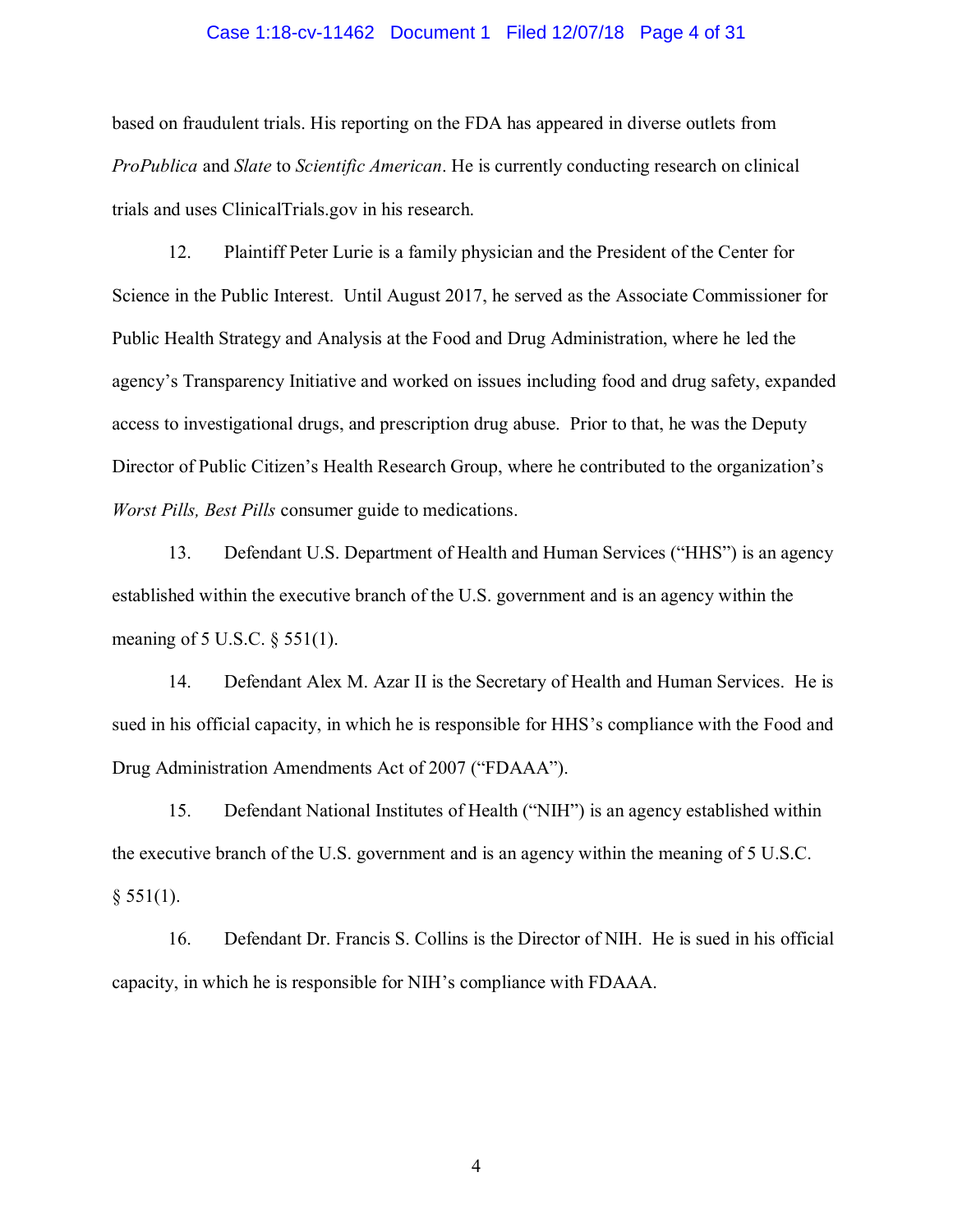#### Case 1:18-cv-11462 Document 1 Filed 12/07/18 Page 5 of 31

17. Defendant U.S. Food and Drug Administration ("FDA") is an agency established within the executive branch of the U.S. government and is an agency within the meaning of 5 U.S.C. § 551(1).

18. Defendant Dr. Scott Gottlieb is the Commissioner of Food and Drugs. He is sued in that capacity, in which he is responsible for FDA's compliance with FDAAA.

### **JURISDICTION AND VENUE**

19. This Court has jurisdiction pursuant to 28 U.S.C. § 1331.

20. Venue is proper under 28 U.S.C  $\S$  1391(e)(1) because at least one plaintiff resides in this district and no real property is involved in the action.

### **FACTUAL ALLEGATIONS**

#### **A. Importance of Public Access to Clinical Trial Information**

21. Public registration and reporting of clinical trial information provides significant benefits to researchers, regulators, policymakers, and the public at large.

22. Access to clinical trial data promotes good research practices; avoids unnecessary duplication of research; improves the credibility of research results by allowing independent scrutiny; and enables new knowledge to be generated from meta-analyses or systematic reviews of data. *See, e.g.*, Collaboration for Research Integrity and Transparency, *Promoting Transparency in Clinical Research: Why and How* 8–11 (2017).<sup>1</sup>

23. Registration and reporting of clinical trial data must also be comprehensive to avoid biasing systematic reviews and meta-analyses, which are widely used to inform the standard of clinical care. *Id.* at 14. Such systematic reviews and meta-analyses are also important to improving medical care for subpopulations. *Id.* at 14–15.

<sup>&</sup>lt;sup>1</sup> https://law.yale.edu/system/files/area/center/crit/crit\_white\_paper\_november\_2017\_best\_promoting transparency in clinical research why and how.pdf.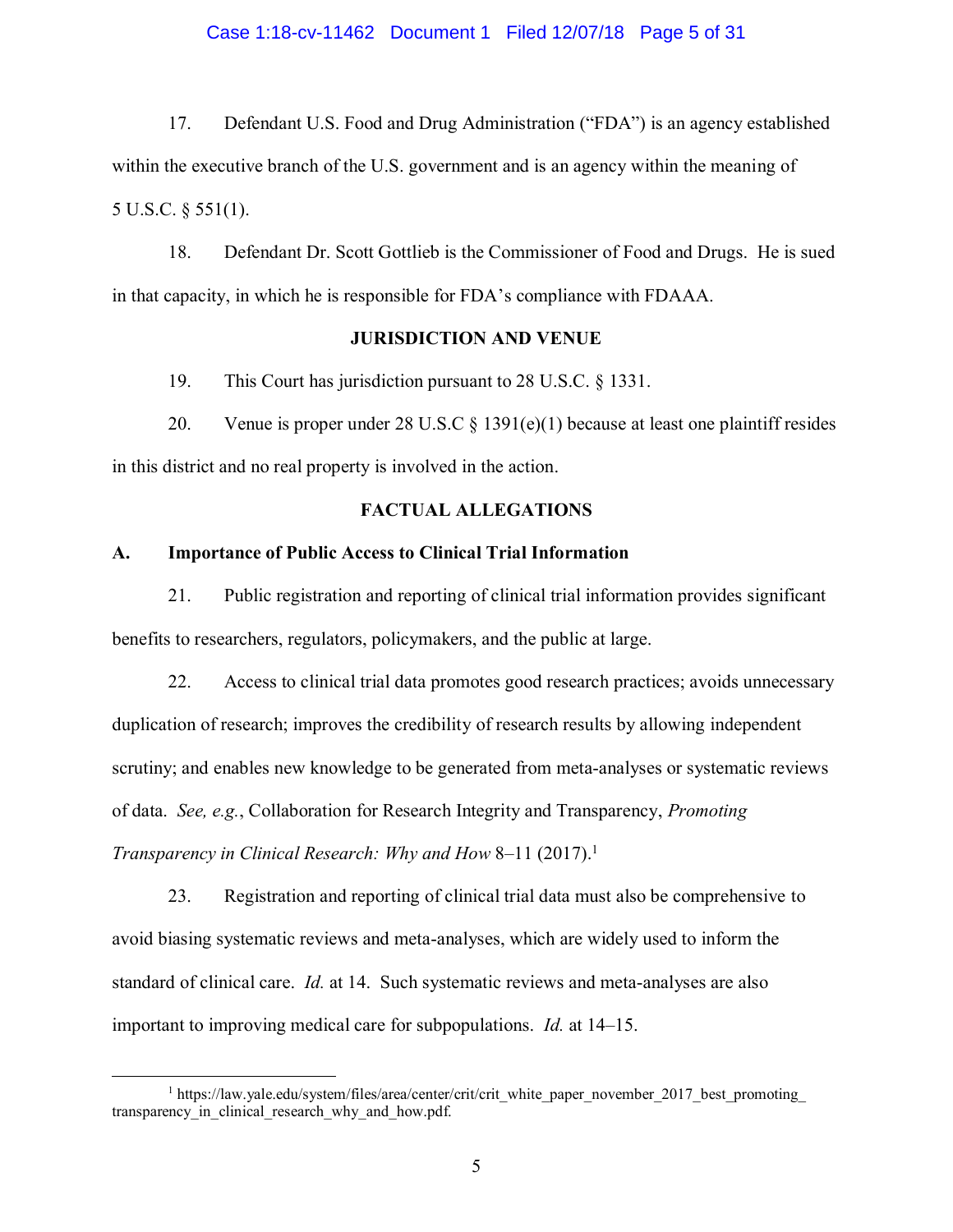### Case 1:18-cv-11462 Document 1 Filed 12/07/18 Page 6 of 31

24. Registration and reporting of clinical trial data help clinicians, patients, and those

who pay for medical treatments to accurately assess the value of medicines and make informed

treatment decisions. *Id.* at 16–17.

25. Defendants NIH and HHS have both acknowledged these benefits, writing:

[A]ccess to more complete information about clinical trials has both scientific and other public health benefits. The scientific benefits relate to the prevention of incomplete and biased reporting of individual trials, and the provision of information about a more complete and unbiased set of trials; the resulting set of data about clinical trials can form a more robust basis for current medical decision making and future research planning. In addition, *ClinicalTrials.gov* provides an overview of the clinical trials enterprise, facilitating quality improvement in study focus, design, and reporting.

Clinical Trials Registration and Results Information Submission, 81 Fed. Reg. 64,981, 64,985 (Sept. 21, 2016).

26. Dr. Rebecca Williams, then Assistant Director of ClinicalTrials.gov, now

Director, recently underscored that public reporting of clinical trial data "increase[s] trust in [the]

clinical research enterprise." Melissa Fassbender, *NIH: 'If we don't report our results we will* 

*repeat mistakes*,*'* Outsourcing-Pharma.com (May 16, 2018).<sup>2</sup>

27. Dr. Jodi Black, Deputy Director of the Office of Extramural Research at NIH, has

also stressed the importance of agency action to spur the public reporting of clinical trial data,

saying, "sharing results should not be optional." *Id.*

28. Clinical trial data can be invaluable for researchers looking to continue the work and research of others, as well as doctors, patients, and families of patients who are seeking the most reliable treatments.

 $\overline{a}$ <sup>2</sup> https://www.outsourcing-pharma.com/Article/2018/05/16/NIH-discusses-the-public-benefits-of-access-toclinical-trial-information.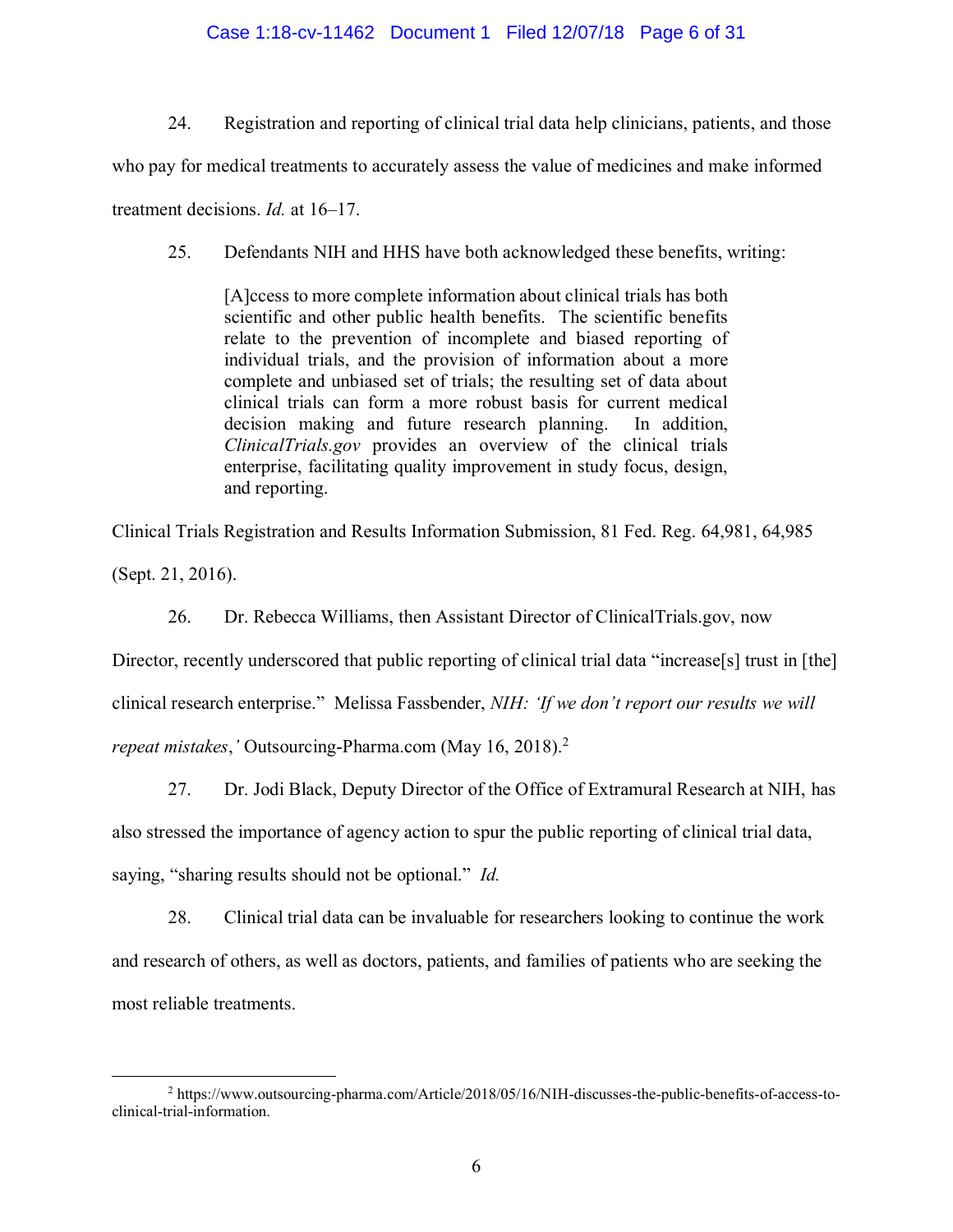#### Case 1:18-cv-11462 Document 1 Filed 12/07/18 Page 7 of 31

### **B. Statutory and Regulatory Background**

29. In 1997, Congress enacted the Food and Drug Administration Modernization Act, which required HHS and NIH to create a data bank of information on clinical trials related to drugs for serious or life-threatening diseases and to disseminate the data bank to a wide audience. Pub. L. No. 105-155, § 113, 111 Stat. 2296, 2310–12 (codified at 42 U.S.C. § 282(i)).

30. Defendant NIH subsequently created ClinicalTrials.gov to comply with defendants' obligation under the Food and Drug Administration Modernization Act to disseminate clinical trial information, and the website was made available to the public on February 29, 2000.

31. Seven years later, Congress enacted the Food and Drug Administration Amendments Act of 2007, Pub. L. No. 110–85, 121 Stat. 823 ("FDAAA").

32. FDAAA requires the Secretary of HHS, acting through the Director of NIH, to expand the clinical trials data bank "[t]o enhance patient enrollment and provide a mechanism to track subsequent progress of clinical trials." 42 U.S.C.  $\S$  282(j)(2)(A)(i).

33. Under FDAAA, "responsible parties" for "applicable clinical trials" must register those trials with the Director of NIH, and, for many applicable clinical trials, report results information. *Id.* § 282(j)(2)(A), (C); *id.* § 282(j)(3); *see* 42 C.F.R. § 11.42.

#### *FDAAA's Registration Requirements*

34. In general, FDAAA requires responsible parties to register all applicable clinical trials with the Director of NIH and submit "descriptive information," "recruitment information," "location and contact information," and "administrative data" no later than twenty-one days after the first patient is enrolled. 42 U.S.C.  $\S 282(j)(2)(A)(ii)$ , (C).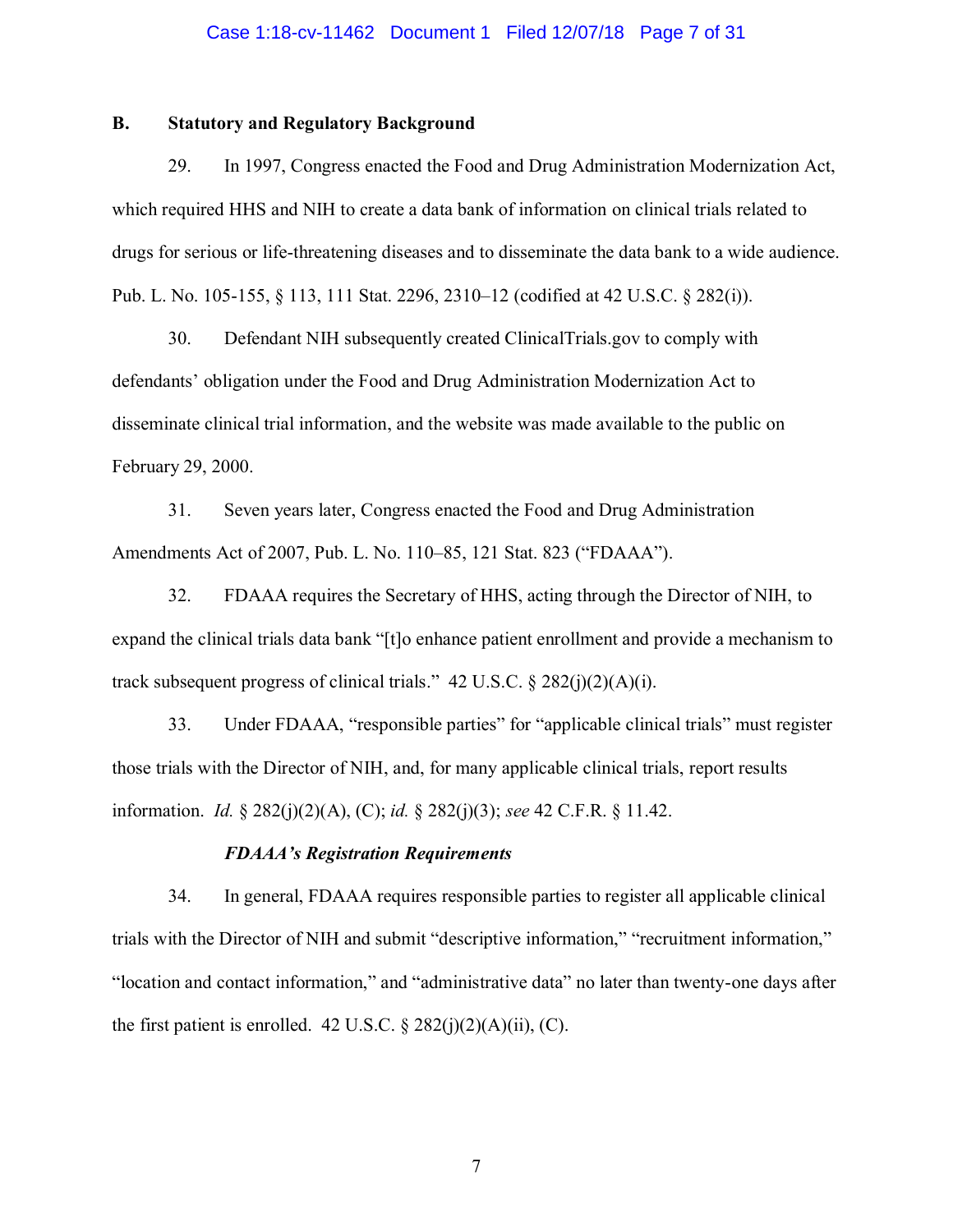### Case 1:18-cv-11462 Document 1 Filed 12/07/18 Page 8 of 31

35. FDAAA defines "responsible party" as the sponsor of a trial, meaning the person or party who initiates the trial. *Id.*  $\S 282(j)(1)(A)(ix)$ . The sponsor can designate a qualified principal investigator to be the responsible party, *id.*  $\S 282(i)(1)(A)(ix)(II)$ , but for each trial, there may be only one responsible party,  $42$  C.F.R.  $\frac{11.4(c)}{c}$ .

36. FDAAA defines "applicable clinical trials," as trials that (1) were initiated on or after September 27, 2007, or that were ongoing as of December 26, 2007, and (2) meet the following criteria, set forth in 42 U.S.C.  $\S 282(i)(1)(A)(ii)$ –(iii):

- a. "a prospective clinical study of health outcomes comparing an intervention with a device subject to section 510(k), 515, or 520(m) of the Federal Food, Drug, and Cosmetic Act against a control in human subjects (other than a small clinical trial to determine the feasibility of a device, or a clinical trial to test prototype devices where the primary outcome measure relates to feasibility and not to health outcomes)";
- b. "a pediatric postmarket surveillance as required under section 522 of the Federal Food, Drug, and Cosmetic Act"; or
- c. "a controlled clinical investigation, other than a phase I clinical investigation, of a drug subject to section 505 of the Federal Food, Drug, and Cosmetic Act or to section 351 of this Act."

# *FDAAA's Results Reporting Requirements*

37. Responsible parties must also submit results data for many applicable clinical

trials. *See* 42 U.S.C. § 282(j)(3).

38. FDAAA mandates the submission of "basic results" information for applicable

clinical trials for FDA-regulated drugs and devices. 3

39. "Basic results" information consists of (1) demographic and baseline

characteristics of patient samples; (2) primary and secondary outcomes; (3) a point of contact;

 $\overline{a}$ <sup>3</sup> *I.e.*, "for each applicable clinical trial for a drug that is approved under section 355 of Title 21 or licensed under section 262 of . . . [T]itle [42] or a device that is cleared under section 360(k) of Title 21 or approved under section 360e or 360j(m) of Title 21." 42 U.S.C. § 282(j)(3)(C).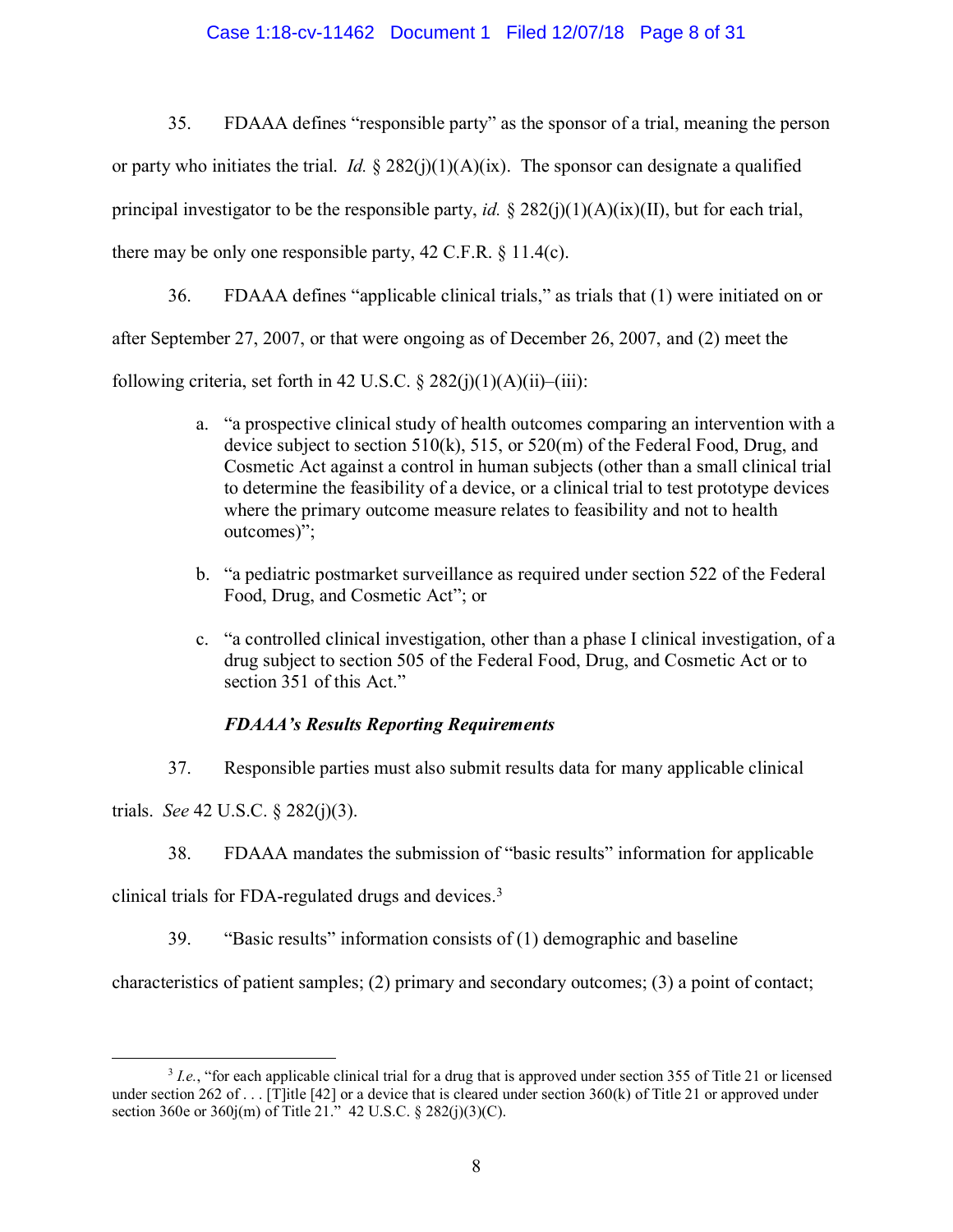### Case 1:18-cv-11462 Document 1 Filed 12/07/18 Page 9 of 31

and (4) whether there exists an agreement restricting the principal investigator from discussing or publishing the results of a trial. *Id.*

40. Congress required the Secretary of HHS to further expand the results reporting requirements by September 27, 2010 (*i.e.*, within three years of FDAAA's enactment) by issuing regulations. *Id.*  $\S 282(j)(3)(D)(i)$ . These regulations must (1) establish whether responsible parties for clinical trials for *unapproved* devices and drugs must also submit basic results information, *id.*  $\frac{8}{282(i)(3)(D)(ii)(II)}$ ; and (2) require, in addition to basic results information, the submission of "expanded results information," including:

- a. "[a] summary of the clinical trial and its results that is written in non-technical, understandable language for patients, if the Secretary determines that such types of summary can be included without being misleading or promotional";
- b. "[a] summary of the clinical trial and its results that is technical in nature, if the Secretary determines that such types of summary can be included without being misleading or promotional";
- c. "[t]he full protocol or such information on the protocol for the trial as may be necessary to help to evaluate the results of the trial"; and

d. "[s]uch other categories [of information] as the Secretary determines appropriate."

*Id.* § 282(j)(3)(D)(i)–(iii).

41. In general, FDAAA requires responsible parties to submit both basic and expanded results information to the Director of NIH not later than one year after the earlier of (1) the estimated completion date of the trial or (2) the actual date of completion. *Id.*

§ 282(j)(3)(D)(iv), (E)(i). FDAAA also provides for "delayed submission" of results information

for certain applicable clinical trials and for "extensions" under certain circumstances. *Id.*

 $§ 282(j)(3)(E)(iii)–(vi).$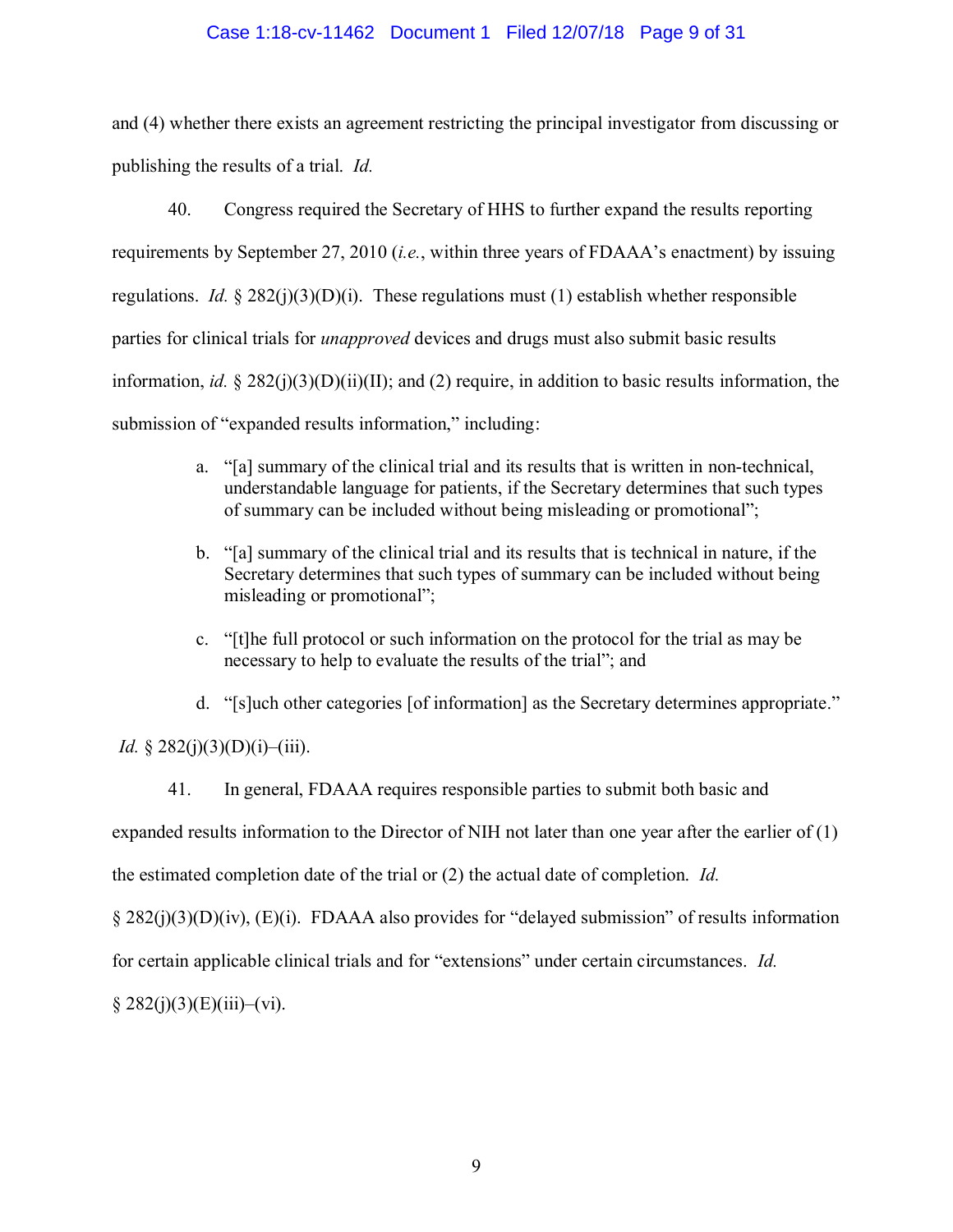# *FDAAA Requires Results Reporting for Trials for Drugs or Devices Approved After a Trial's Completion Date*

42. Congress explicitly addressed responsible parties' results reporting obligations for

<span id="page-9-0"></span>clinical trials for drugs or devices approved after a trial's completion date. FDAAA provides:

With respect to an applicable clinical trial that is completed before the [drug or device is approved, licensed, or cleared], the responsible party shall submit to the Director of NIH for inclusion in the registry and results data bank the clinical trial information described in subparagraphs (C) and (D) not later than 30 days after the drug or device is [approved, licensed, or cleared].

*Id.* § 282(j)(3)(E)(iv).

# *FDAAA Requires Defendants to Provide Public Notices of Noncompliance*

43. FDAAA requires the clinical trials registry and results databank to be "made

publicly available through the Internet." *Id.* § 282(j)(2)(A)(i), (3)(B)(ii).

44. Congress required defendants to issue public notices of violations of FDAAA's

results reporting requirements in the data bank entry of any clinical trial for which the

responsible party fails to comply with FDAAA's results reporting requirements. These notices

must state that the party is not in compliance and in what way they are not in compliance, the

specific penalties imposed, and whether the responsible party has corrected the information. *Id.*

 $§ 282(j)(5)(E)(i)–(ii).$ 

45. For failure to submit required clinical information, submission of false or misleading information, and failure to submit primary and secondary outcomes, Congress prescribed the specific language that is required to be posted on ClinicalTrials.gov:

# **(iii) Failure to submit statement**

The notice under clause (i) for a violation described in clause  $(i)(I)(aa)$  shall include the following statement: "The entry for this clinical trial was not complete at the time of submission, as required by law. This may or may not have any bearing on the accuracy of the information in the entry.".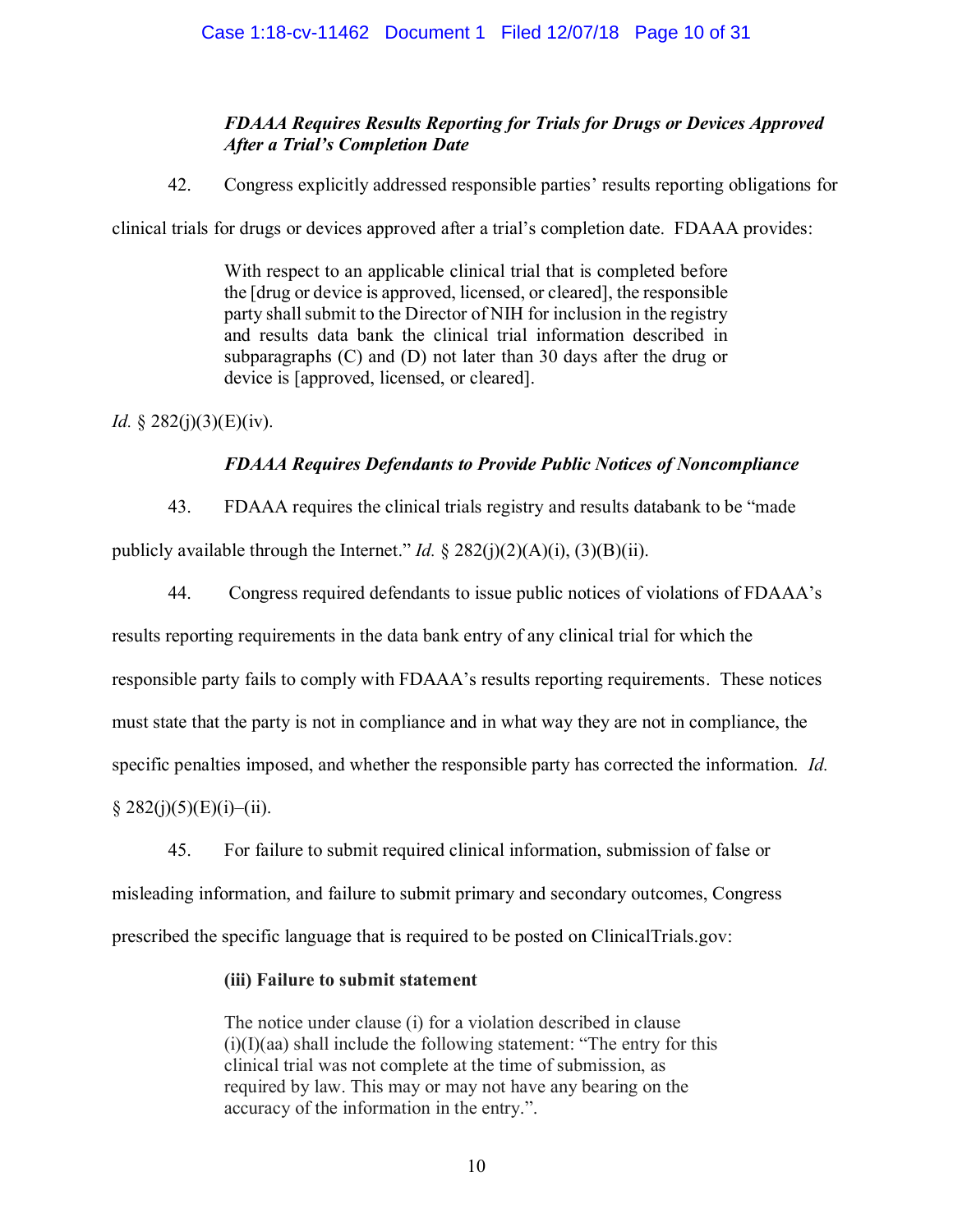# **(iv) Submission of false information statement**

The notice under clause (i) for a violation described in clause  $(i)(I)(bb)$  shall include the following statement: "The entry for this clinical trial was found to be false or misleading and therefore not in compliance with the law.".

# **(v) Non-submission of [primary and secondary outcomes] statement**

The notice under clause (ii) for a violation described in clause (ii) shall include the following statement: "The entry for this clinical trial did not contain information on the primary and secondary outcomes at the time of submission, as required by law. This may or may not have any bearing on the accuracy of the information in the entry.".

*Id.* § 282(j)(5)(E)(iii)–(v).

46. Congress further mandated that "[t]he Director of NIH shall provide that the

public may easily search the registry and results data bank for entries that include notices

required under this subparagraph." *Id.*  $\S 282(j)(5)(E)(vi)$ .

# *Defendants Promulgate Final Rule Implementing FDAAA's Results Reporting Requirements*

47. In September 2016—six years after the statutory deadline, *see id.*

§ 282(j)(3)(D)(i)—defendants NIH and HHS promulgated a final rule implementing FDAAA's registration and reporting requirements. Clinical Trials Registration and Results Information Submission, 81 Fed. Reg. 64,981 (Sept. 21, 2016) (codified at 42 C.F.R. § 11) (the "FDAAA Final Rule" or "Final Rule").

- 48. The Final Rule took effect on January 18, 2017. *Id.*
- 49. Consistent with Congress's directive in FDAAA, the Final Rule expanded

# FDAAA's results reporting information to include applicable clinical trials for unapproved

products that have a primary completion date on or after January 18, 2017. 42 C.F.R. § 11.42.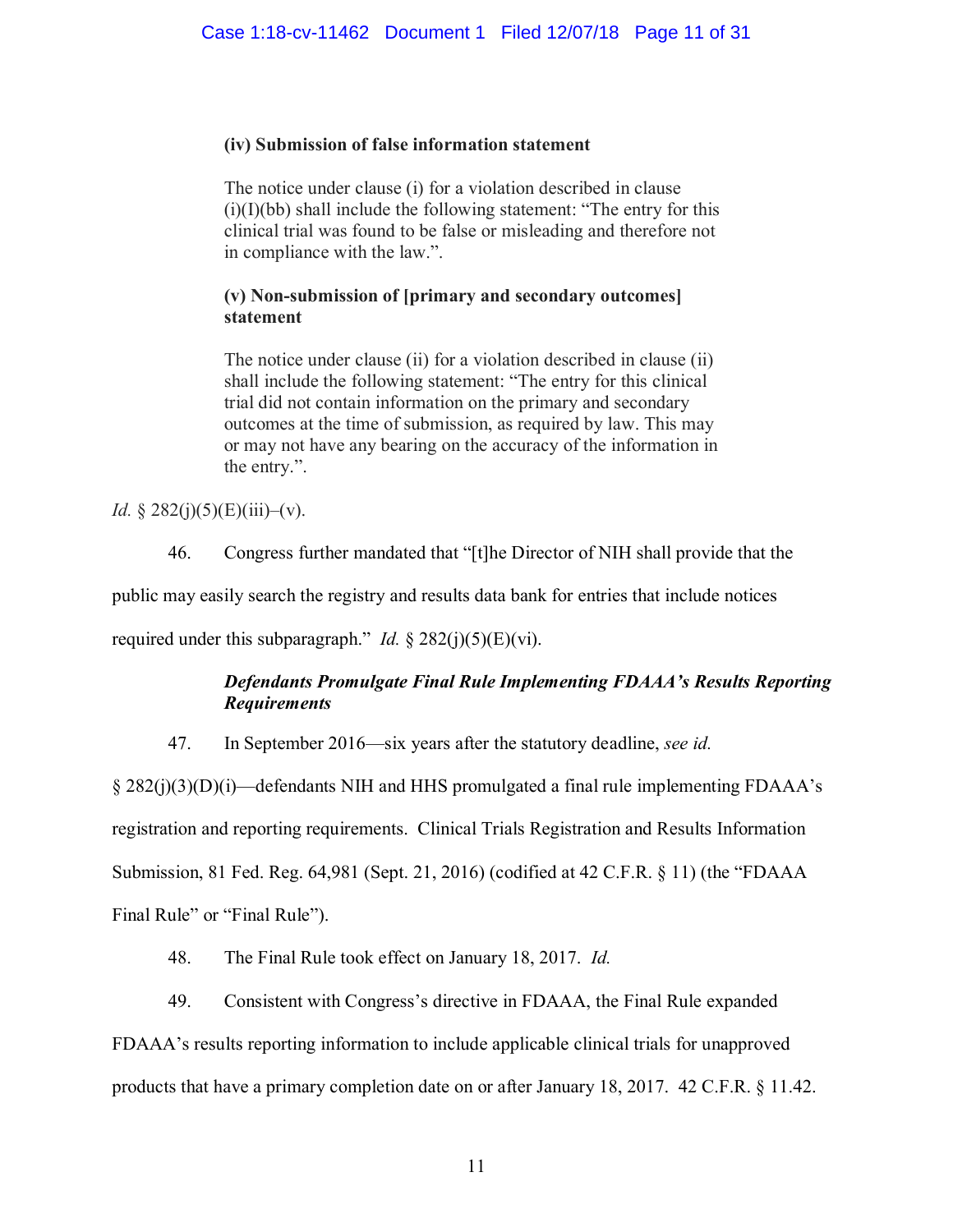#### Case 1:18-cv-11462 Document 1 Filed 12/07/18 Page 12 of 31

50. Defendants also expanded the scope of the results information that responsible parties must submit to include, for example, statistical analyses for each outcome measure and adverse event information (meaning any unfavorable medical incident a patient experienced during the course of the trial). *See id.* § 11.48. The additional results information required by the FDAAA Final Rule must, in general, be submitted within one year after the earlier of (1) the estimated completion date of the trial or (2) the actual date of completion. 42 U.S.C. § 282(j)(3)(D)(iv), (E)(i); 42 C.F.R. §§ 11.10(b)(17) (defining primary completion date), 11.44 (establishing deadlines).

51. Under the final rule, NIH must post registration and results information not later than thirty calendar days after the date of submission. 42 C.F.R. §§ 11.35, 11.52.

## *Defendants' Final Rule Purports to Relieve Responsible Parties for Certain Clinical Trials from Their Reporting Obligations Under FDAAA*

52. Clinical trials may be conducted either for: (1) drugs or devices that have already been approved, licensed, or cleared by the trial's primary completion date; or (2) drugs or devices that have not yet been approved, licensed, or cleared as of the trial's primary completion date.

53. The Final Rule purports to relieve responsible parties for pre-Final Rule clinical trials for drugs or devices approved after a trial's primary completion date from their obligation to report basic results information.

54. The Final Rule provision laying out responsible parties' reporting obligations is codified at 42 C.F.R. § 11.42.

55. That provision specifies only that responsible parties for applicable clinical trials for which the studied product is not approved, licensed, or cleared by the FDA and for which the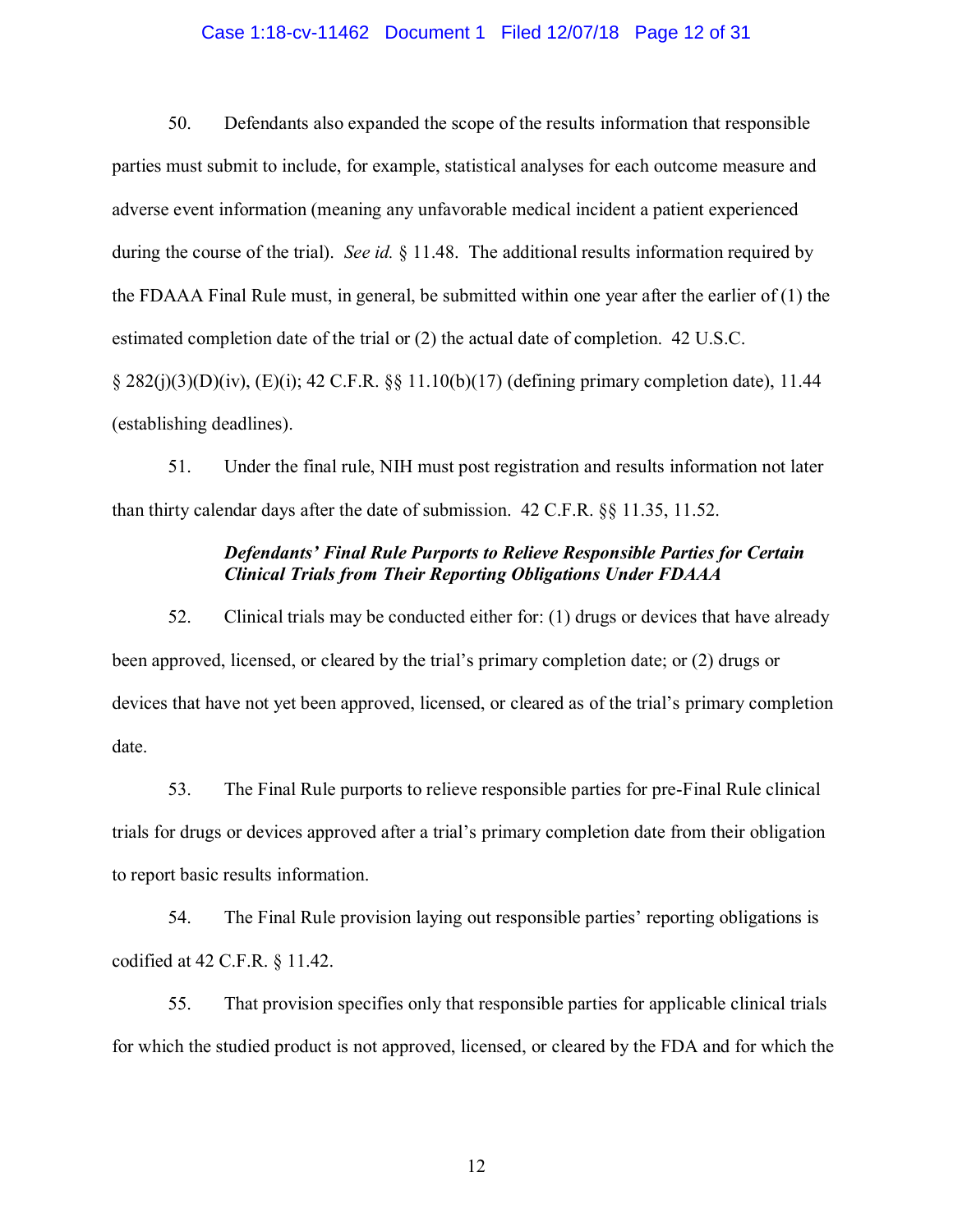### Case 1:18-cv-11462 Document 1 Filed 12/07/18 Page 13 of 31

primary completion date is *on or after* January 18, 2017, must report basic results information. 42 C.F.R. § 11.42(b).<sup>4</sup>

56. The Final Rule does not require basic results information ever to be reported for applicable clinical trials with a primary completion date *before* January 18, 2017, if the drug or device was not approved until after the primary completion date (hereinafter, "pre-Rule, preapproval trials").<sup>5</sup> *See id.* In other words, the Final Rule purports to exempt from basic results reporting requirements any applicable clinical trial with a primary completion date before January 18, 2017, for a product not approved as of that primary completion date, regardless of whether and when the product is later approved.

57. The Final Rule's preamble makes plain that the Final Rule does not require

responsible parties to report basic results information for pre-Rule, pre-approval trials:

[W]hether results information submission is required for an applicable clinical trial of an unapproved, unlicensed, or uncleared product depends on whether the primary completion date for that trial falls before or after the effective date of the regulations. If it falls before the effective date, then no results information is required to be submitted for that applicable clinical trial, regardless of whether the product studied in that clinical trial is later approved, licensed, or cleared.

*Clinical Trials Registration and Results Information Submission*, 81 Fed. Reg. 64,981, 65,120

(Sept. 21, 2016) (codified at 42 C.F.R. § 11.2 *et seq.*).

<sup>&</sup>lt;sup>4</sup> The primary completion date is "[t]he date on which the last participant in a clinical study was examined or received an intervention to collect final data for the primary outcome measure." *Glossary of Common Site Terms*, ClinicalTrials.gov (Nov. 2018), https://clinicaltrials.gov/ct2/about-studies/glossary.

<sup>&</sup>lt;sup>5</sup> In this case, pre-approval means that the primary completion date of the clinical trial preceded the date that the drug or device was subsequently approved, cleared, or licensed. This definition excludes drugs or devices that have not yet been approved, cleared, or licensed.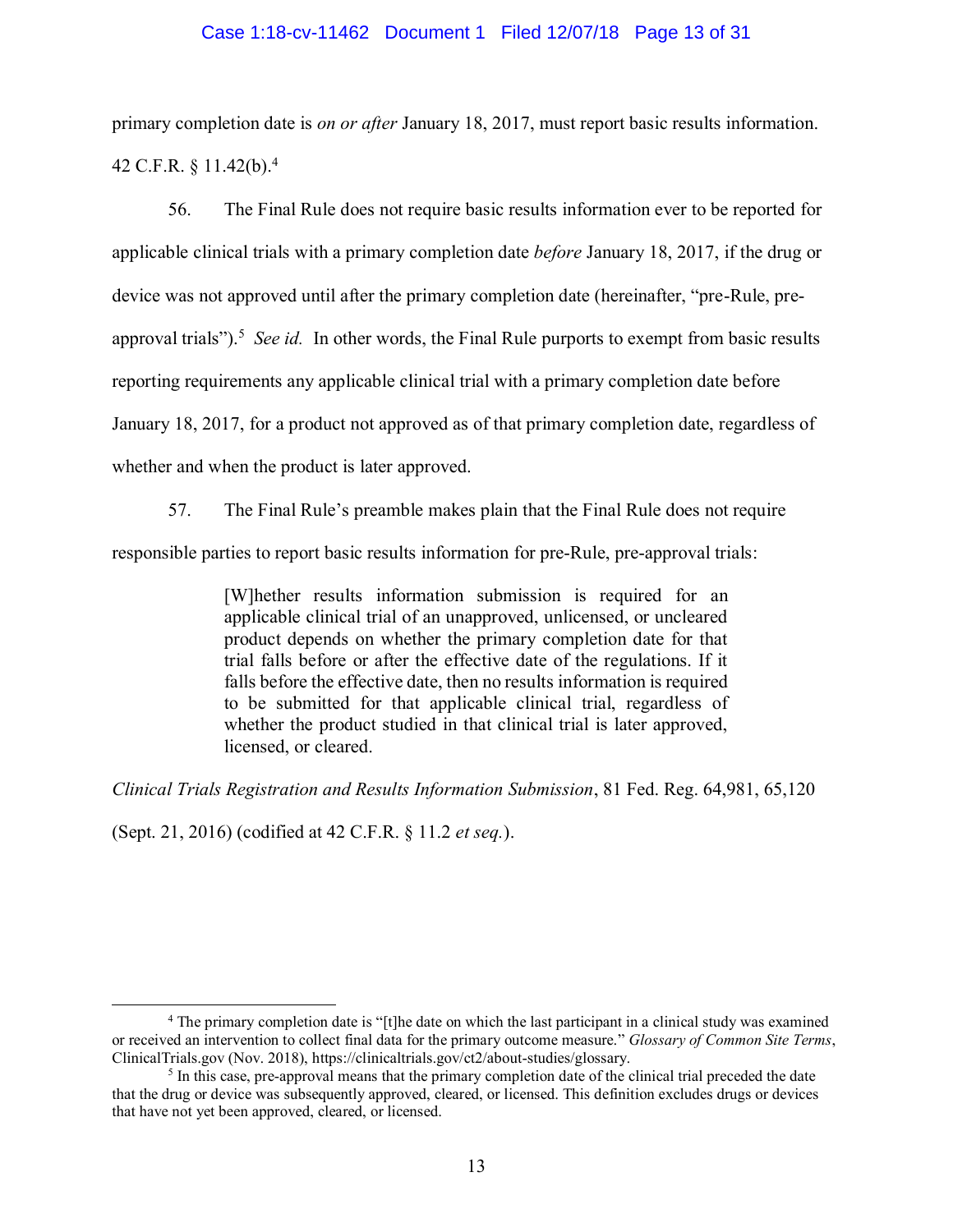#### Case 1:18-cv-11462 Document 1 Filed 12/07/18 Page 14 of 31

58. On information and belief, employees of defendant agencies have confirmed to researchers and members of the public that the Final Rule does not require responsible parties for pre-rule, pre-approval trials to report basic results information.

59. The statute itself, however, requires the submission of results data for these applicable clinical trials no later than 30 days after the drug or device is approved, licensed, or cleared. 42 U.S.C. § 282(j)(3)(E)(iv); *see supra* ¶ [42.](#page-9-0)

## **D. Despite Widespread Noncompliance with FDAAA's Reporting Requirements, Defendants Have Posted No Statutorily Required Notices of Noncompliance**

## *Defendants' Knowledge or Constructive Knowledge of Noncompliance with FDAAA Reporting Requirements*

60. Defendants collectively have the ability to identify many, if not all, applicable clinical trials for which results reporting is required under FDAAA before and after the effective date of the FDAAA Final Rule.

61. Congress itself defined "applicable clinical drugs trials" and "applicable clinical device trials" in FDAAA and specified that those applicable clinical trials for approved drugs or devices must submit results to ClinicalTrials.gov. 42 U.S.C.  $\S 282(j)(1)(A)(i) - (iii)$ , (3)(C).

62. FDAAA requires applications or submissions to defendant FDA for drug and device approvals to certify whether "all applicable requirements of this subsection [42 U.S.C. § 282(j)] have been met." *See* 42 U.S.C. § 282(j)(5)(B).

63. On January 21, 2009, defendant FDA issued final guidance and a certification form (FDA 3674) implementing the statutory requirement. Final Guidance for Sponsors, Industry, Researchers, Investigators, and Food and Drug Administration Staff: Certifications to Accompany Drug, Biologic Product, and Device Applications/Submissions, 74 Fed. Reg. 3,615 (Jan. 21, 2009). Sponsors of clinical trials must submit this certification form to FDA alongside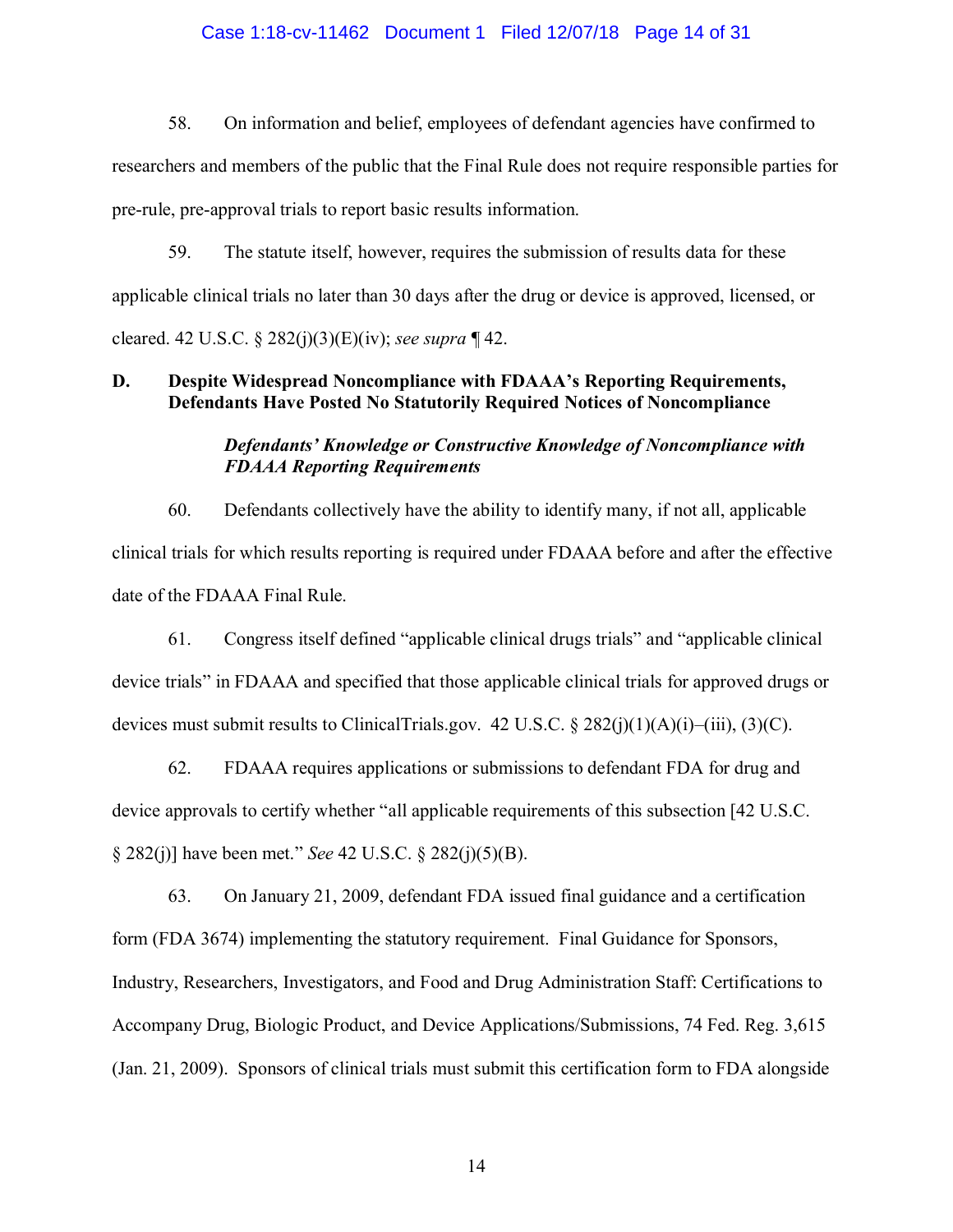#### Case 1:18-cv-11462 Document 1 Filed 12/07/18 Page 15 of 31

various applications or submissions that are themselves mandatory, such as an application for a new drug approval. A true and correct copy of "Certification Form FDA 3674 (revision Nov. 2008)" is attached as Exhibit A.

64. Defendant FDA thus had actual or constructive knowledge even before the FDAAA Final Rule was promulgated that clinical trials referenced in applications or submissions where the sponsor certified the FDAAA requirements applied were applicable clinical trials.

65. Following promulgation of the FDAAA Final Rule, defendants have knowledge of whether a trial qualifies as an applicable clinical trial that is subject to compliance with FDAAA's results reporting requirements. The Final Rule further specifies what constitutes an "applicable clinical trial" and defines with particularity what information must be submitted. *See*  42 C.F.R. § 11.22 (defining "applicable clinical trial"); *id.* § 11.28 (specifying information that must be submitted for clinical trial registration). Since promulgating the FDAAA Final Rule, defendant NIH has updated the data submission fields for ClinicalTrials.gov so that it can easily identify applicable clinical trials. *See ClinicalTrials.gov Protocol Registration Data Element Definitions for Interventional and Observational Studies*, ClinicalTrials.gov (June 27, 2018).<sup>6</sup>

66. Non-binding, draft guidance issued by defendant Food and Drug Administration in September 2018 confirms defendants' knowledge or constructive knowledge of noncompliance. *See* U.S. Food & Drug Admin., *Civil Monetary Penalties Relating to the ClinicalTrials.gov Data Bank: Guidance for FDA Staff, Responsible Parties, and Submitters of Certain Applications and Submissions to FDA*, U.S. Dep't of Health & Hum. Servs. 4 (Sept.  $2018$ ).<sup>7</sup> As is stated in the guidance, FDA has multiple ways of identifying noncompliance, including its Bioresearch Monitoring Program as well as complaints received by the agency.

<sup>6</sup> https://prsinfo.clinicaltrials.gov/definitions.html.

<sup>7</sup> https://www.fda.gov/downloads/RegulatoryInformation/Guidances/UCM607698.pdf.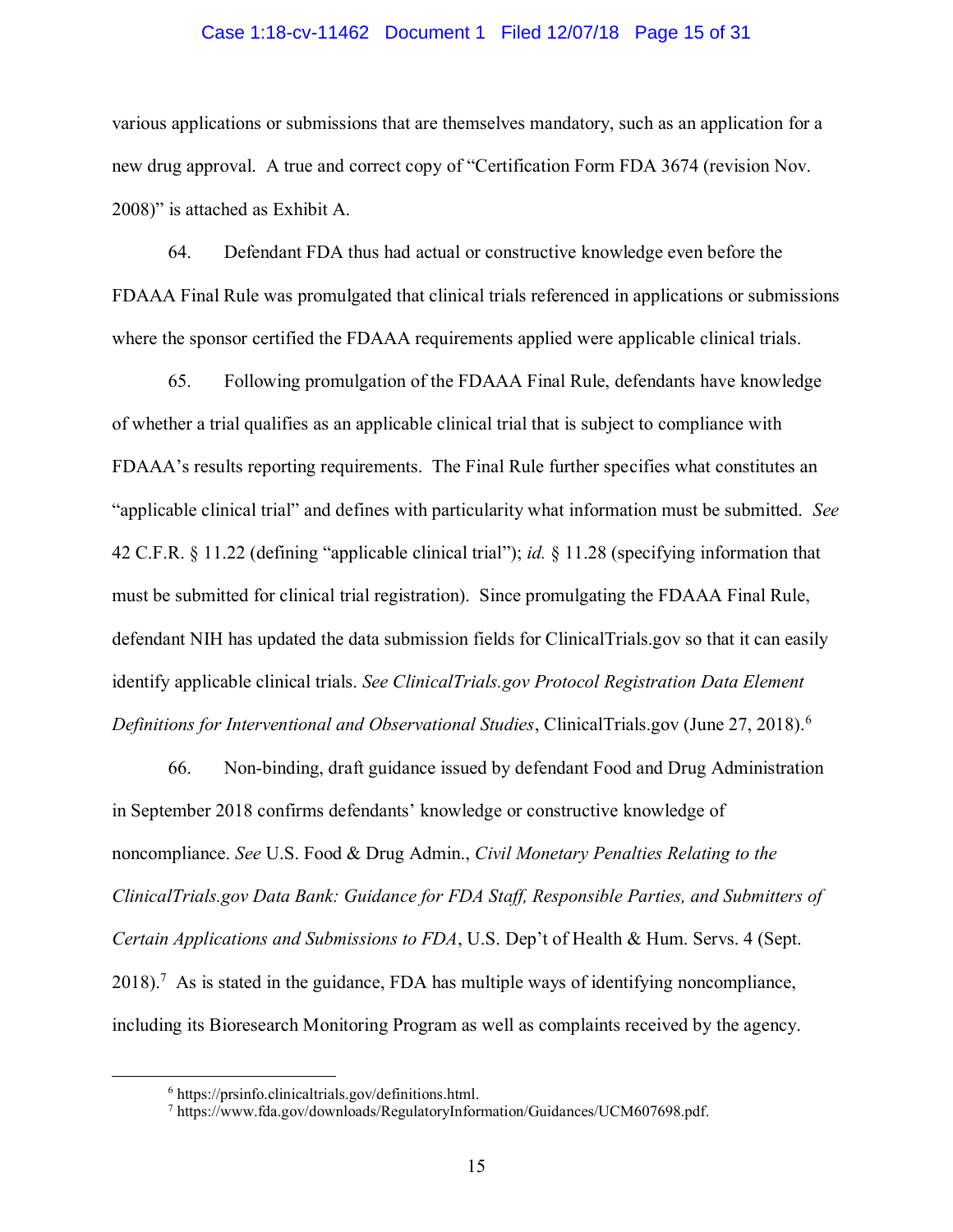### Case 1:18-cv-11462 Document 1 Filed 12/07/18 Page 16 of 31

67. Additionally, defendant FDA has access to "non-public information, including, but not limited to, information submitted to the ClinicalTrials.gov data bank and to FDA" that may be used to identify noncompliance. *Id.*

# *Public Investigation and Reporting of Widespread Noncompliance with FDAAA's Registration and Results Reporting Requirements.*

68. Notwithstanding FDAAA's registration and reporting requirements, including those that took effect immediately upon the statute's enactment in 2007, there has been, and remains, public knowledge of widespread noncompliance by responsible parties since the statute took effect.

69. For example, between 2012 and 2014, 32.8% of applicable clinical trials were registered late, and 57% of those trials were registered more than a year late. Deborah A. Zarin et al., *Update on Trial Registration 11 Years After the ICMJE Policy Was Established*, 376 New Eng. J. Med. 383 (2017).<sup>8</sup>

70. A study of trials that occurred between 2008 and 2013 found that only 13.4% of responsible parties reported their results as required by 42 U.S.C.  $\frac{2}{3}$  402(j)(3)(C) within a year of finishing the trial. Monique Anderson et al., *Compliance with Results Reporting at ClinicalTrials.gov*, 372 New Eng. J. Med. 1031 (2015).<sup>9</sup>

71. As of 2013, only 37.7% of trial results had ever been reported and posted. Hiroki Saito & Christopher Gill, *How Frequently Do the Results from Completed US Clinical Trials Enter the Public Domain? — A Statistical Analysis of the ClinicalTrials.gov Database*, 9:7 PLOS  $(2014).^{10}$ 

<sup>8</sup> https://www.nejm.org/doi/full/10.1056/nejmsr1601330.

<sup>9</sup> https://www.nejm.org/doi/full/10.1056/NEJMsa1409364.

 $10 \text{ https://doi.org/10.1371/journal.pone.0101826.}$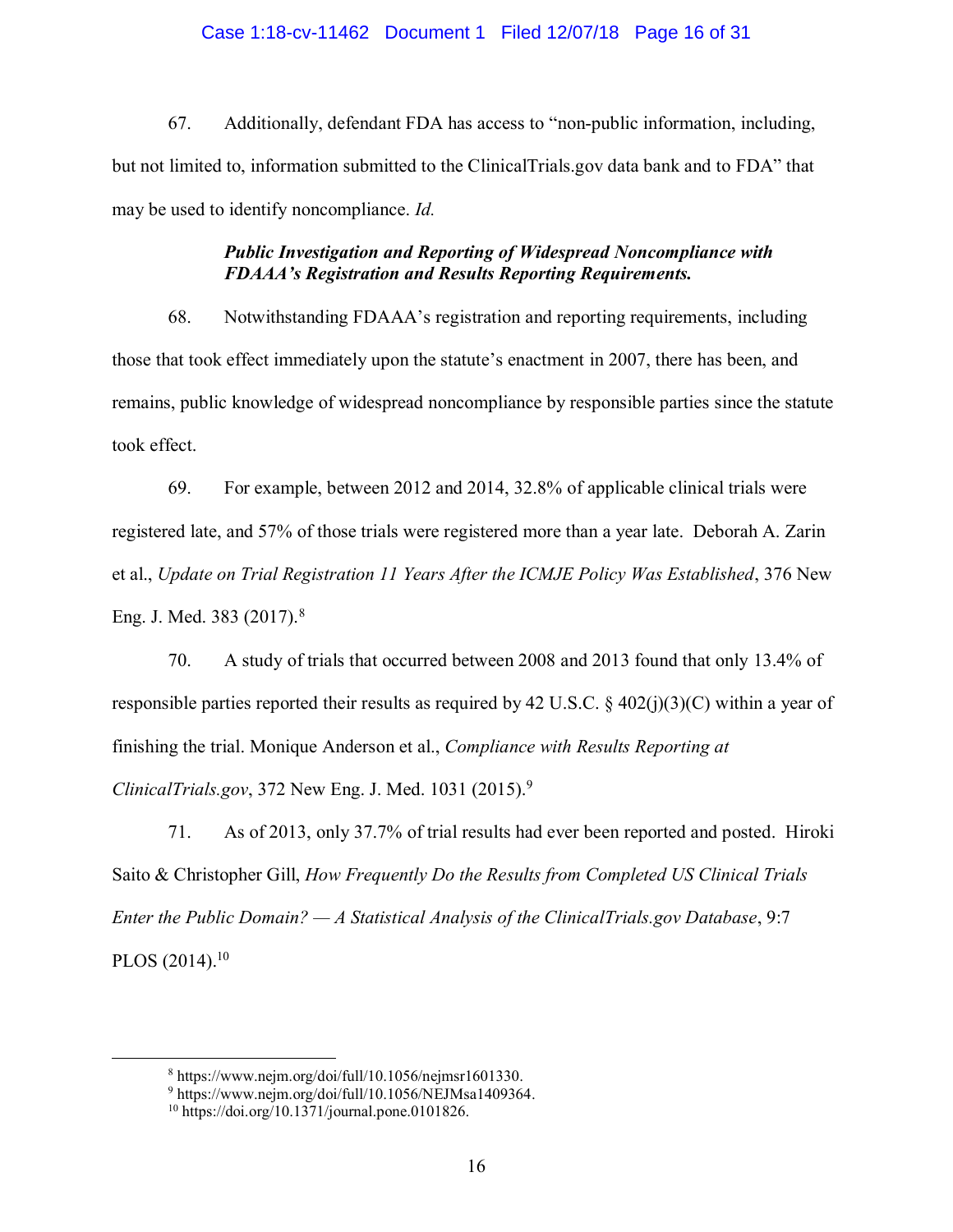#### Case 1:18-cv-11462 Document 1 Filed 12/07/18 Page 17 of 31

72. Defendants could also have determined before the FDAAA Final Rule took effect whether other trials not identified by sponsors as covered by the reporting requirements were, in fact, covered. Non-governmental researchers have been able to determine whether pre-FDAAA Final Rule trials were applicable clinical trials using only publicly available data. *See, e.g.*, Monique L. Anderson et al., *Compliance with Results Reporting at ClinicalTrials.gov*, 372 New Eng. J. Med. 1031 (2015)<sup>11</sup>; Andrew P. Prayle et al., *Compliance with Mandatory Reporting of Clinical Trial Results on ClinicalTrials.gov: Cross Sectional Study*, 2012 BMJ 344.<sup>12</sup> Given defendants' access to non-public data, they could have identified applicable clinical trials even in cases where the non-governmental researchers' analyses may have misclassified a particular clinical trial.

<span id="page-16-0"></span>73. Examples of noncompliance abound. On information and belief, results are missing from numerous pivotal trials. Pivotal trials refer to the key trials on which defendants base their regulatory decision to approve a new drug or biologic. Those trials are always completed before a drug or biologic is approved, and they are the most significant evidence of a drug's safety and efficacy. Examples of pivotal pre-Rule, pre-approval trials for which results should have been reported years ago but for which no results information appears on ClinicalTrials.gov include:

> a. **"Oritavancin Versus IV Vancomycin for the Treatment of Patients With Acute Bacterial Skin and Skin Structure Infection (SOLO I)."** *See A Multicenter, Double-Blind, Randomized Study to Evaluate the Efficacy and Safety of Single-Dose IV Oritavancin Versus IV Vancomycin for the Treatment of Patients With Acute Bacterial Skin and Skin Structure Infection (SOLO I)*, ClinicalTrials.gov, https://clinicaltrials.gov/ct2/show/ results/NCT01252719 (primary completion date October 2012) (last updated November 14, 2012).

 $11 \text{ https://www.nejm.org/doi/full/10.1056/NEJMsa1409364.}$ 

<sup>12</sup> https://www.bmj.com/content/344/bmj.d7373.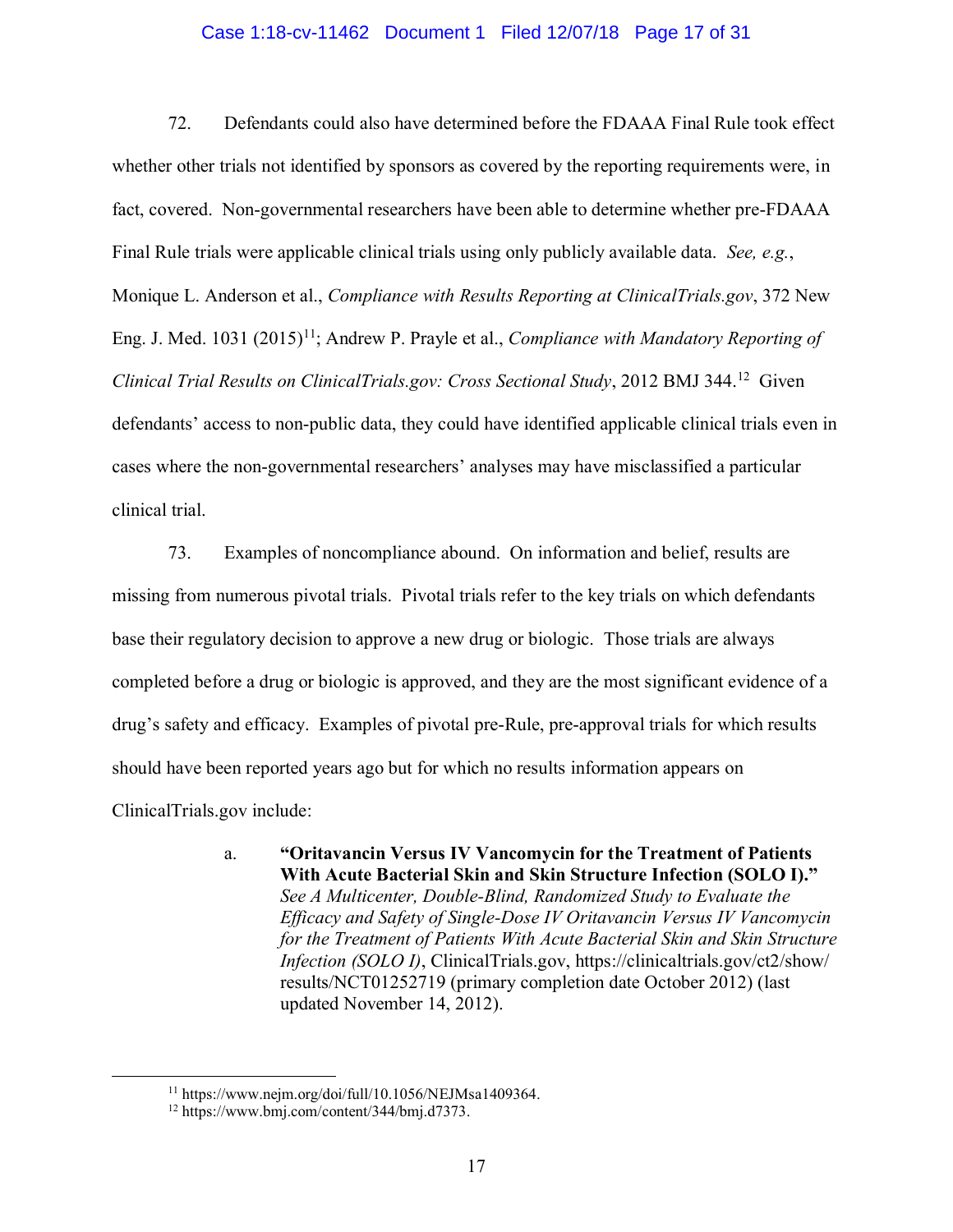- b. **"Oritavancin Versus IV Vancomycin for the Treatment of Patients With Acute Bacterial Skin and Skin Structure Infection (SOLO II)."** *See A Multicenter, Double-Blind, Randomized Study to Evaluate the Efficacy and Safety of Single-Dose IV Oritavancin Versus IV Vancomycin for the Treatment of Patients With Acute Bacterial Skin and Skin Structure Infection (SOLO II)*, ClinicalTrials.gov, https://clinicaltrials.gov/ct2/show/ results/NCT01252732 (primary completion date June 2013) (last updated June 26, 2013).
- c. **"Study of TAS-102 in Patients With Metastatic Colorectal Cancer Refractory to Standard Chemotherapies (RECOURSE)."** *See Randomized, Double-blind, Phase 3 Study of TAS-102 Plus Best Supportive Care (BSC) Versus Placebo Plus BSC in Patients With Metastatic Colorectal Cancer Refractory to Standard Chemotherapies*, ClinicalTrials.gov, https://clinicaltrials.gov/ct2/show/results/ NCT01607957 (primary completion date January 2014) (last updated October 6, 2017).
- 74. Similarly, on information and belief, results information for the following

<span id="page-17-0"></span>applicable clinical trials in pediatric populations of approved drugs and biologics should have

been submitted within a year of the trials' primary completion dates—*i.e.* years ago, but no

results information appears in ClinicalTrials.gov:

- a. **"Primary Prevention of Hypertension in Obese Adolescents."** *See Primary Prevention of Hypertension in Obese Adolescents*, ClinicalTrials.gov, https://clinicaltrials.gov/ct2/show/study/ NCT00288158 (primary completion date January 2011) (last updated September 14, 2017).
- b. **"Efficacy and Safety of Decitabine as Epigenetic Priming With Induction Chemotherapy in Pediatric Acute Myelogenous Leukemia (AML) Subjects."** *See A Randomized, Open Label, Multicenter Study to Evaluate the Efficacy and Safety of Decitabine as Epigenetic Priming With Induction Chemotherapy in Pediatric Acute Myelogenous Leukemia (AML) Subjects*, ClinicalTrials.gov, https://clinicaltrials.gov/ct2/ show/study/NCT01177540 (primary completion date August 2013) (last updated October 22, 2013).

<span id="page-17-1"></span>75. On information and belief, two of the pediatric trials for which results have not

been reported are studies required by the FDA to be completed by the manufacturer under the

Pediatric Research Equity Act, 21 U.S.C. § 355c, which requires manufacturers to conduct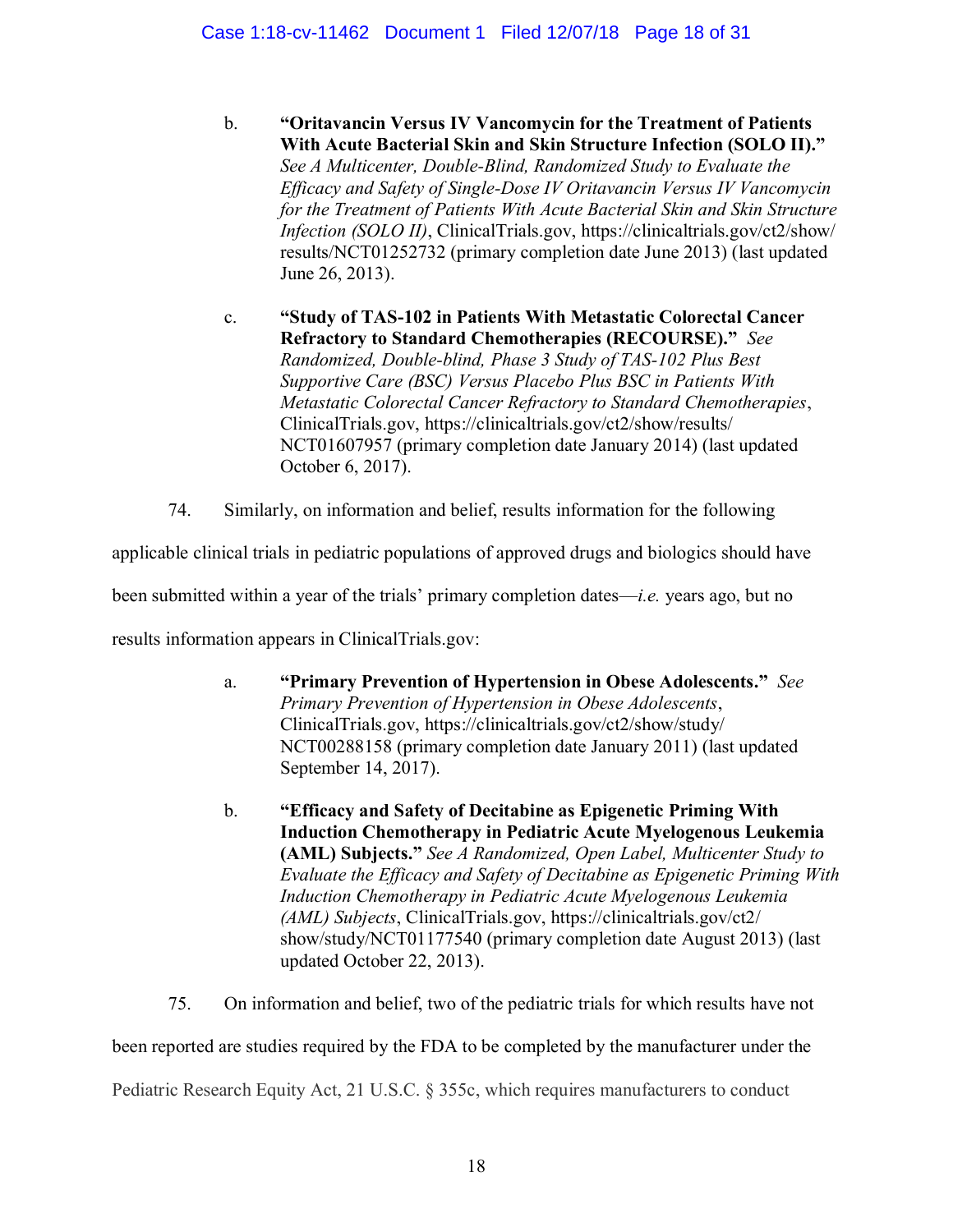# Case 1:18-cv-11462 Document 1 Filed 12/07/18 Page 19 of 31

studies in pediatric populations for new drug and biologic applications submitted on or after

September 27, 2007, regarding the safety and effectiveness of the product in pediatric

populations, and appropriate dosing and administration:

- a. **"Safety and Efficacy Study of Ceftaroline Versus a Comparator in Pediatric Subjects With Community Acquired Bacterial Pneumonia (CABP)."** *See A Multicenter, Randomized, Observer-Blinded, Active-Controlled Study Evaluating the Safety, Tolerability, Pharmacokinetics, and Efficacy of Ceftaroline Versus Ceftriaxone in Pediatric Subjects With Community-acquired Bacterial Pneumonia Requiring Hospitalization,*  ClinicalTrials.gov, https://clinicaltrials.gov/ct2/ show/results/NCT01530763 (primary completion date August 2014) (last updated January 13, 2015).
- b. **"Safety and Efficacy Study of Ceftaroline Versus a Comparator in Pediatric Subjects With Complicated Skin Infections."** *See A Multicenter, Randomized, Observer-Blinded, Active-Controlled Study to Evaluate the Safety, Tolerability, Efficacy, and Pharmacokinetics of Ceftaroline Versus Comparator in Pediatric Subjects With Acute Bacterial Skin and Skin Structure Infections,* ClinicalTrials.gov, https://clinicaltrials.gov/ct2/show/results/NCT01400867 (primary completion date May 2014) (last updated January 13, 2015).

76. On information and belief, other examples of trials in pediatric populations for

<span id="page-18-0"></span>which results information is long overdue include the thirteen trials identified in Exhibit B.

77. Noncompliance is not limited to pivotal and pediatric trials. On information and

belief, results information for the following applicable clinical trials should have been reported

within a year of the studies' primary completion date—*i.e.* years ago—but no results information

has ever been posted on ClinicalTrials.gov:

a. "**CRLX101 in Combination With Bevacizumab for Metastatic Renal Cell Carcinoma (mRCC) Versus Standard of Care (SOC)."** *See A Randomized, Phase 2 Study to Assess the Safety and Efficacy of CRLX101 in Combination With Bevacizumab in Patients With Metastatic Renal Cell Carcinoma (RCC) Versus Standard of Care (SOC) (Investigator's Choice),* ClinicalTrials.gov, https://clinicaltrials.gov/ct2/show/results/NCT02187302 (primary completion date July 2016) (last updated April 20, 2017).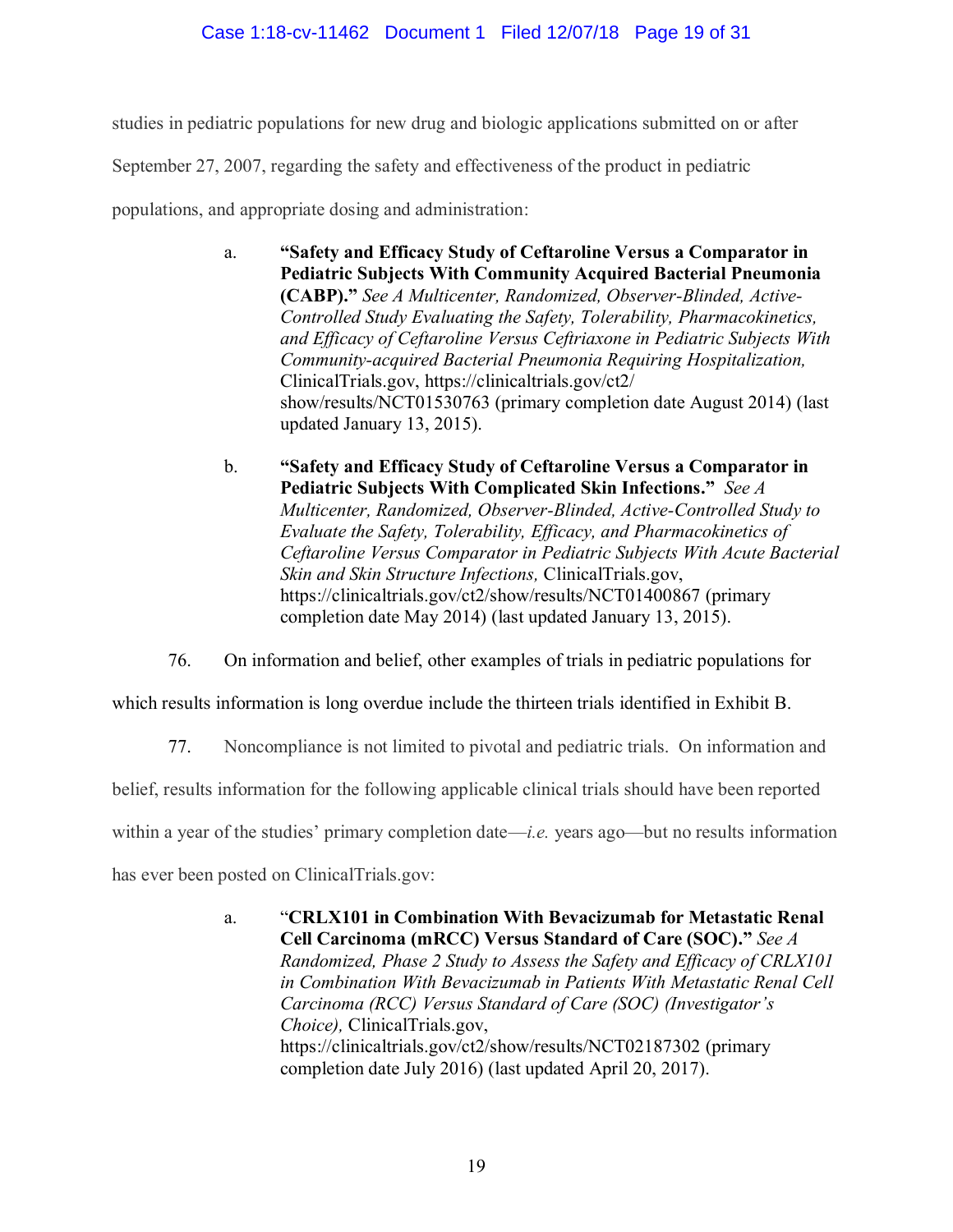b. **"To Determine The Efficacy and Safety of GDC-0449 in Patients With Basal Cell Nevus Syndrome (BCNS) (GDC-0449)."** *See A Randomized, Phase II Multicenter Trial Evaluating the Efficacy and Safety of a Systemic Hedgehog Pathway Antagonist (GDC-0449) in Patients With Basal Cell Nevus Syndrome (BCNS),* ClinicalTrials.gov, https://clinicaltrials.gov/ct2/show/results/NCT00957229 (primary completion date January 2014) (last updated June 6, 2016).

c. **"Trial Comparing the Effects of Intermittent Vismodegib vs. PDT in Patients With Multiple Basal Cell Carcinomas."** *See A Phase II Randomized, Open Label Trial Comparing the Effects of Intermittent Vismodegib Versus PDT on the Maintenance of Benefit Following 7 Months of Continuous Vismodegib Treatment in Patients With Multiple Basal Cell Carcinomas,* ClinicalTrials.gov, https://clinicaltrials.gov/ct2/show/results/NCT01556009 (primary completion date December 2015) (last updated January 14, 2016).

78. On information and belief, other trials for drugs or biologics approved between

2012 and 2015 for which results information is long overdue include the eight trials identified in Exhibit C.

79. Many responsible parties continue to miss their reporting deadlines even after the

Final Rule, which expanded responsible parties' reporting obligations.

80. AllTrials, in conjunction with the Evidence-Based Medicine DataLab at the

University of Oxford, has begun publicly documenting noncompliance with FDAAA. *See* 

*FDAAA Trials Tracker*, AllTrials (last visited Dec. 6, 2018).<sup>13</sup>

81. According to AllTrials, "major trial sponsors completed 25,927 eligible trials and

hald not] published results for 11,714 of them" between January 2006 and November 2016.

Launch of New TrialsTracker, AllTrials (Nov. 3, 2016).<sup>14</sup> That amounts to 45.2% of trials. *Id.* 

82. Additionally, AllTrials reports that only 60.8% of applicable clinical trials with completion dates *on or after* the FDAAA Final Rule effective date, January 18, 2017, have

<sup>13</sup> http://fdaaa.trialstracker.net.

<sup>14</sup> http://www.alltrials.net/news/trialstracker.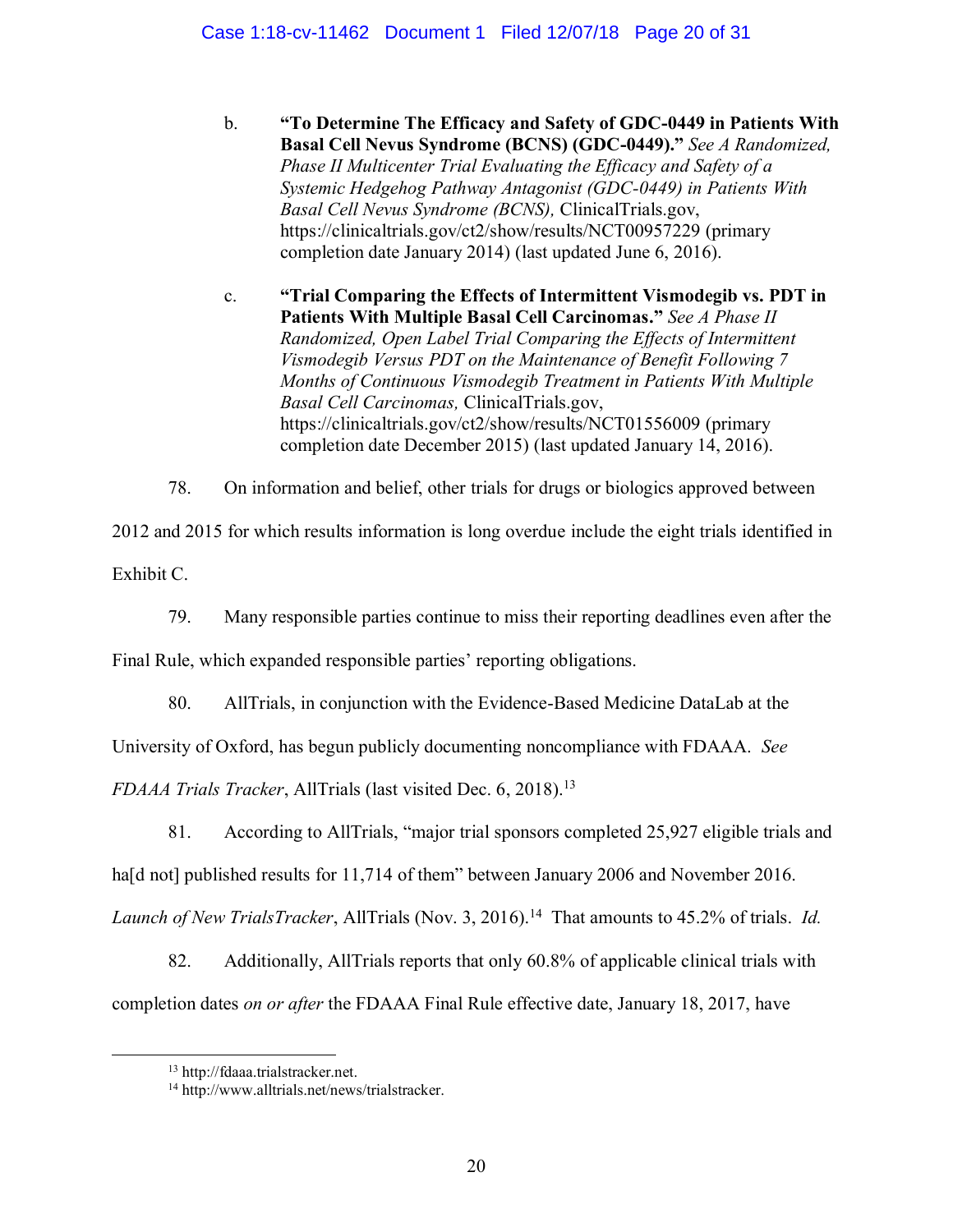#### Case 1:18-cv-11462 Document 1 Filed 12/07/18 Page 21 of 31

publicly reported results on ClinicalTrials.gov. *FDAAA Trials Tracker* (last visited Dec. 6, 2018).<sup>15</sup> Notably, this number only includes trials that were initially registered on ClinicalTrials.gov. *Id.* If trials that were never registered in the first place were included, the share of clinical trials for which reported information is available would be even smaller.

83. Plaintiffs have identified examples of noncompliant trials, which should have reported results information under the FDAAA Final Rule but failed to do so, in Exhibit D.

84. A recent survey of academic institutions required to submit clinical trials to ClinicalTrials.gov showed that many of these institutions were unprepared to meet the ClinicalTrial.gov registration and reporting requirements, suggesting that many academic clinical trials may be out of compliance.<sup>16</sup> The lack of statutorily required notices will make these trials difficult to identify.

## *Defendants Have Issued No Public Notices of Noncompliance and Have Not Provided for Easy Searching of Those Notices*

85. On information and belief, defendants have never posted a single public notice of noncompliance on ClinicalTrials.gov, as required by 42 U.S.C.  $\S 282(i)(5)(E)(i)-(v)$ , notwithstanding the widespread, ongoing noncompliance with FDAAA's registration and reporting requirements documented above.

86. There are currently no public notices on ClinicalTrials.gov for any of the clinical trials that are not in compliance with the reporting requirements of FDAAA, as required by 42 U.S.C. § 282(j)(5)(E)(i)–(v).

87. Searching the ClinicalTrials.gov database for the language of the required notices of noncompliance specified in 42 U.S.C.  $\S 282(j)(5)(E)(i)$ –(v) returns no results. Exs. E–G.

<sup>15</sup> http://fdaaa.trialstracker.net/.

<sup>16</sup> Evan Mayo-Wilson et al., *Clinical Trial Registration and Reporting: A Survey of Academic Organizations in the United States*, 16 BMC Med. 60 (2018).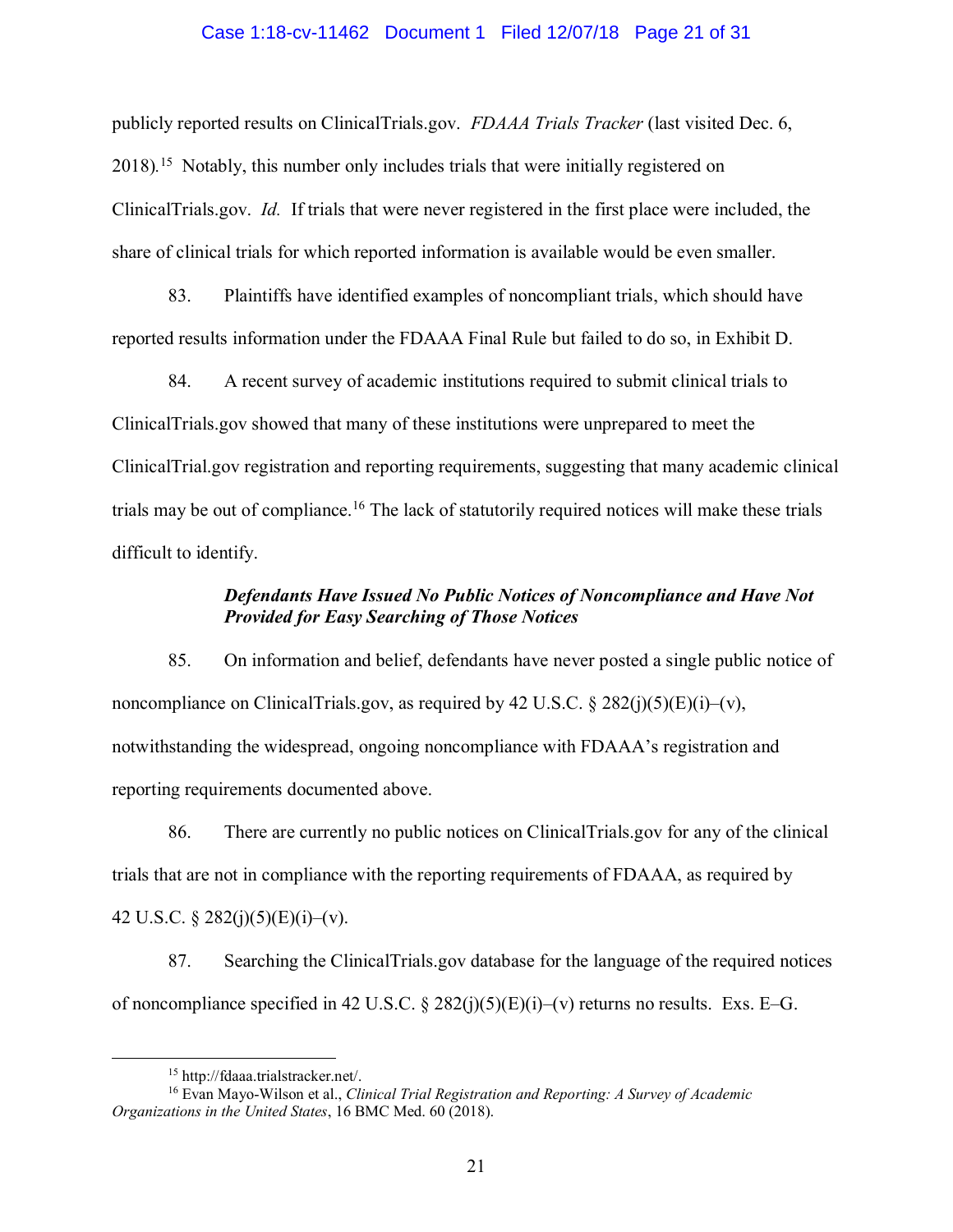#### Case 1:18-cv-11462 Document 1 Filed 12/07/18 Page 22 of 31

88. Site-specific searches limited to ClinicalTrials.gov on Google.com for the language of the required notices of noncompliance specified in 42 U.S.C. § 282(j)(5)(E)(iii)-(v) similarly show that no notices are posted on ClinicalTrials.gov. Exs. H–J.

89. An inspection of the ClinicalTrials.gov entries for the clinical trials identified in paragraphs 73, [74,](#page-17-0) [75,](#page-17-1) and [77](#page-18-0) above that have failed to submit results information reveals no public notices of noncompliance. *See supra* ¶¶ [73,](#page-16-0) [74,](#page-17-0) 75, and [77](#page-18-0) and accompanying citations.

90. None of the search features on ClinicalTrials.gov, including the Advanced Search features, allow for the public to "easily search the registry and results data bank for entries that include [public notices]." 42 U.S.C. § 282(j)(5)(E)(vi). Ex. K; *Advanced Search*, ClinicalTrials.gov (last visited Dec. 5, 2018).<sup>17</sup>

#### **CAUSES OF ACTION**

## **FIRST CLAIM Violation of APA—Unlawful Statutory Interpretation**

91. Plaintiffs repeat, reallege, and incorporate the allegations in the foregoing paragraphs as though fully set forth herein.

92. The Administrative Procedure Act ("APA") provides that a reviewing court shall hold unlawful and set aside agency action that is "arbitrary, capricious, an abuse of discretion, or otherwise not in accordance with law," and that is "in excess of statutory jurisdiction, authority, or limitations, or short of statutory right." 5 U.S.C. § 706(2)(A), (C)

93. In purporting to relieve certain responsible parties of their statutory obligation under 42 U.S.C. § 282(j)(3)(E)(iv) to report basic clinical trial results for pre-Rule, pre-approval trials, the Final Rule is arbitrary, capricious, an abuse of discretion, or otherwise not in

<sup>17</sup> https://clinicaltrials.gov/ct2/search/advanced.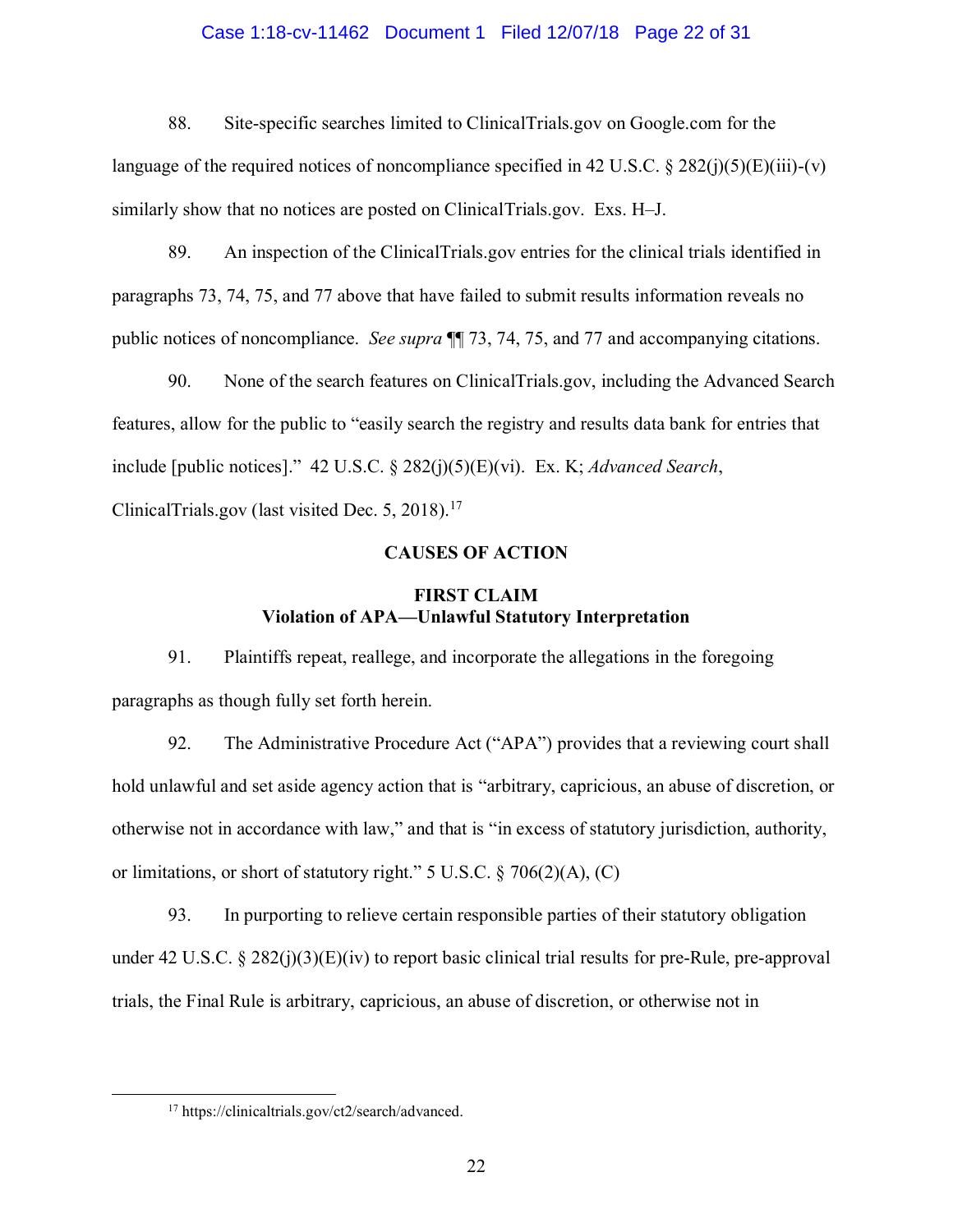#### Case 1:18-cv-11462 Document 1 Filed 12/07/18 Page 23 of 31

accordance with law, and is in excess of defendants' statutory jurisdiction, authority, or limitations, within the meaning of 5 U.S.C.  $\S$  706(2)(A) and (C).

94. Plaintiffs Seife and Lurie are adversely affected and aggrieved by defendants' final agency action.

95. Plaintiffs Seife and Lurie are entitled to the results information for pre-Rule, preapproval trials. 42 U.S.C.  $\S 282(i)(3)(E)(iv)$ ; 42 U.S.C.  $\S 282(i)(3)(C)$ .

96. As noted above, Congress expanded the public registry and results databank in FDAAA "[t]o enhance patient enrollment and provide a mechanism to track subsequent progress of clinical trials," 42 U.S.C. § 282(j)(2)(A)(i), and "[t]o provide more complete results information and to enhance patient access to and understanding of the results of clinical trials," *id.* § 282(*j*)(3)(D)(*j*).

97. On ClinicalTrials.gov itself, defendant agencies have made clear that FDAAA's registration and reporting requirements are intended to serve the general public, patients, the research community, clinicians, users of medical literature, journal editors, agencies providing grant funding for clinical trials, the research community, institutional review boards, <sup>18</sup> ethicists, and policy makers. *Why Should I Register and Submit Results?*, ClinicalTrials.gov.<sup>19</sup>

98. Defendant agencies' failure to require responsible parties for pre-Rule, preapproval trials to report basic results information, *see* 42 C.F.R. § 11.42, denies plaintiffs Seife and Lurie information to which they are entitled by law.

99. Without the basic results information for pre-Rule, pre-approval trials, Seife and Lurie have been significantly hampered in their efforts to characterize the integrity of the clinical

<sup>&</sup>lt;sup>18</sup> Institutional review boards (IRBs) ensure that research methods, including clinical trials, comply with appropriate ethical requirements. To be effective, IRBs need to evaluate whether a research protocol is appropriate; full registration and reporting of results on ClinicalTrials.gov can aid that evaluation.

<sup>&</sup>lt;sup>19</sup> https://clinicaltrials.gov/ct2/manage-recs/background (last visited Dec. 5, 2018).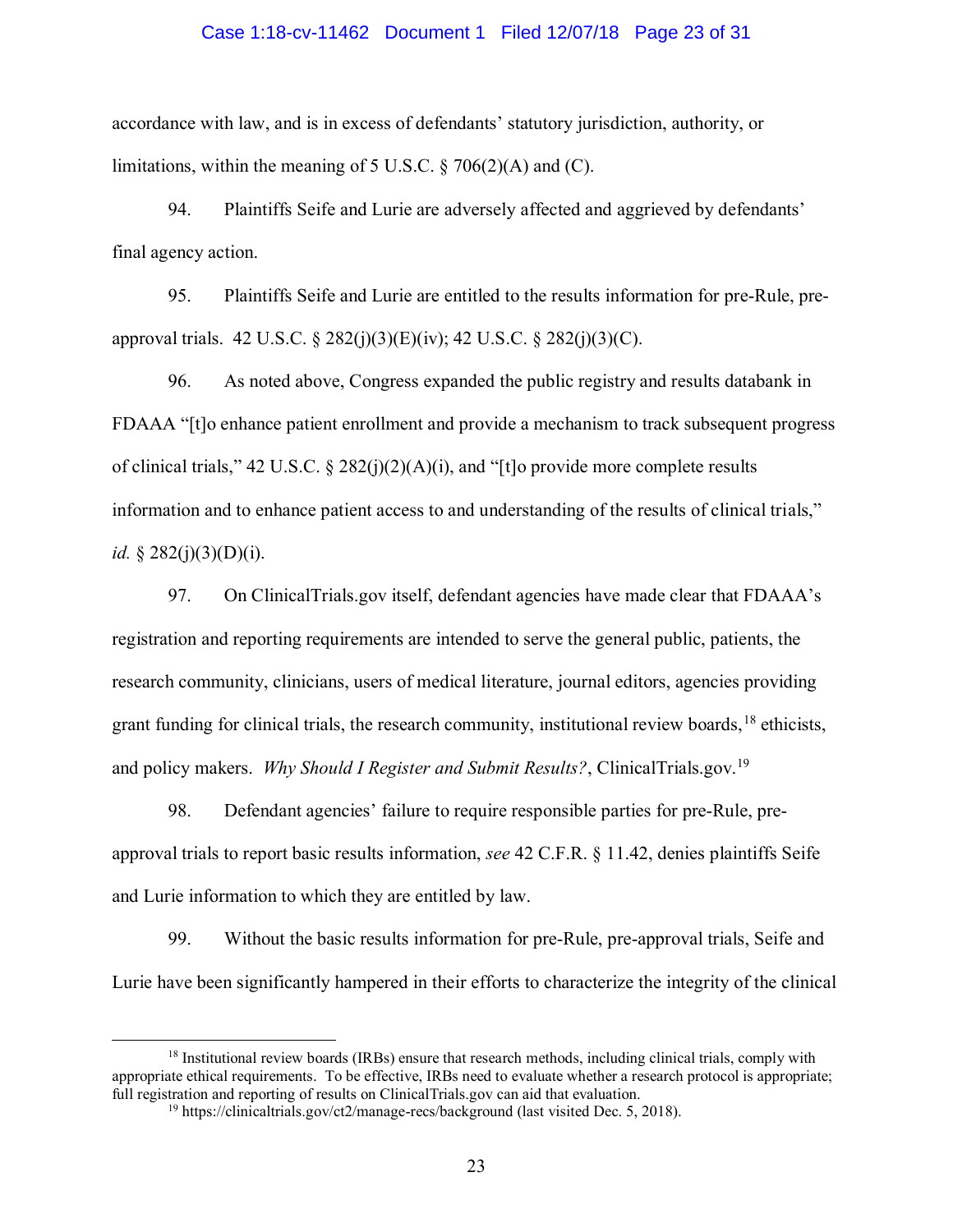#### Case 1:18-cv-11462 Document 1 Filed 12/07/18 Page 24 of 31

trial research enterprise and complete their research related to pharmaceutical and medical device evidence development and dissemination.

#### **SECOND CLAIM**

# **Violation of APA – Agency Action Unlawfully Withheld and/or Unreasonably Delayed**

100. Plaintiffs repeat, reallege, and incorporate the allegations in the foregoing paragraphs as though fully set forth herein.

101. Defendants have a non-discretionary obligation to issue and post public notices of noncompliance for applicable clinical trials that do not register and report as required by FDAAA and the FDAAA Final Rule. 42 U.S.C.  $\S$  282(j)(5)(E)(j)–(v).

102. Defendants have a non-discretionary obligation to create a public search function for notices of noncompliance on ClinicalTrials.gov.  $42 \text{ U.S.C.} \$  $8 \frac{282}{j}(\frac{5}{E})(vi)$ .

103. Defendants' failure to issue and post public notices of noncompliance for clinical trials, and their failure to create a search function for notices of noncompliance on ClinicalTrials.gov, constitutes agency action unlawfully withheld and/or unreasonably delayed, in violation of 5 U.S.C. § 706(1).

104. Defendants are on notice that responsible parties for certain applicable clinical trials which initiated on or after January 18, 2017, should have reported, but have not reported, results information for those trials.

105. Defendants have issued no notices of noncompliance, agency enforcement action, or whether responsible parties have corrected the results reporting deficiency.

106. Plaintiffs Seife and Lurie are entitled to notices of noncompliance, 42 U.S.C.  $\S 282(i)(5)(E)(i)-(v)$ ; and access to a mechanism to "easily search the registry and results data bank for entries that include notices" of noncompliance,  $42 \text{ U.S.C.}$  §  $282(j)(5)(E)(vi)$ .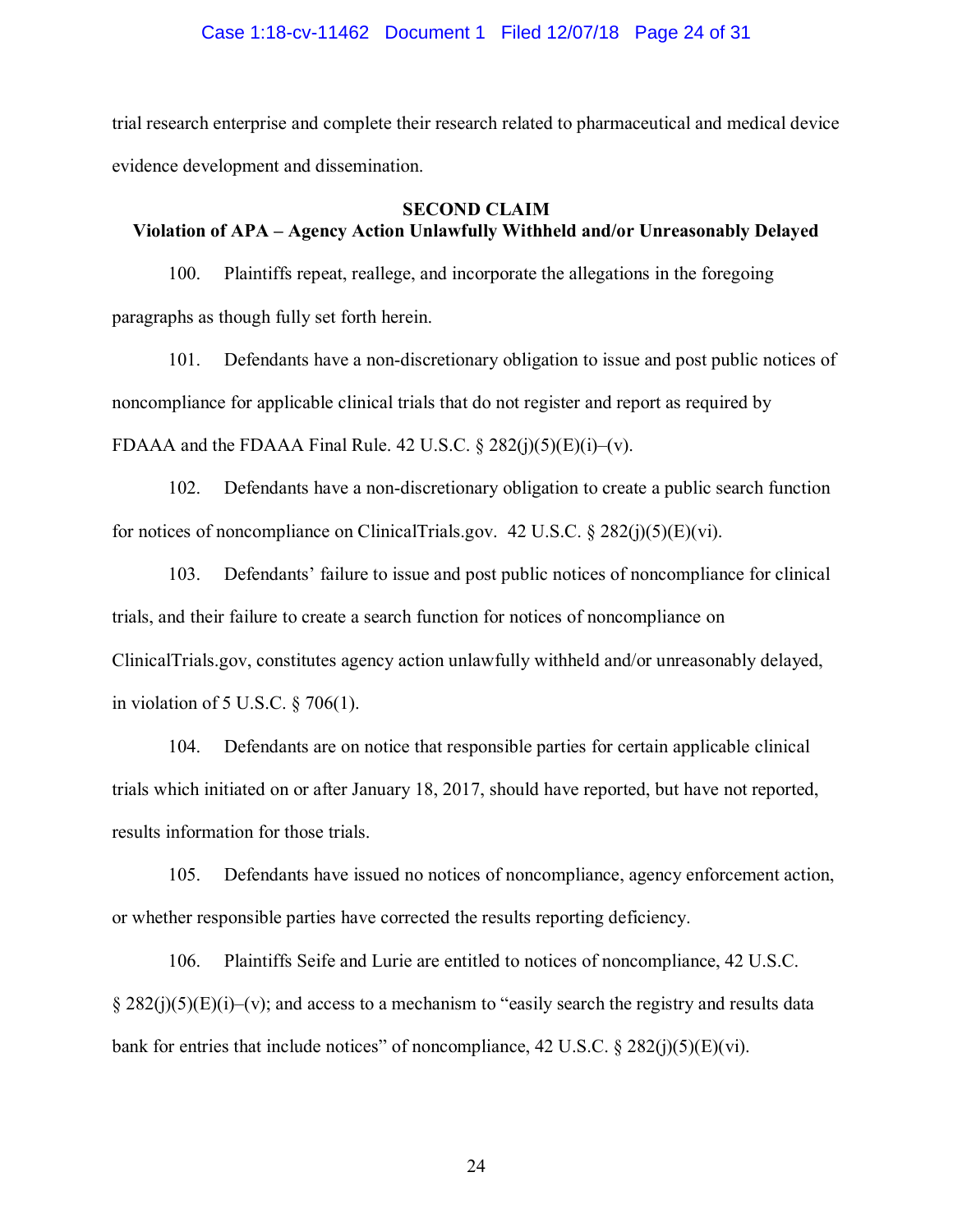#### Case 1:18-cv-11462 Document 1 Filed 12/07/18 Page 25 of 31

107. Defendant agencies' failure to make available the notices of noncompliance, as to both pre-Rule and post-Rule, pre-approval trials and other covered applicable clinical trials, and as required by 42 U.S.C.  $\S$  282(j)(5)(E), denies plaintiffs Seife and Lurie information to which they are entitled by law.

108. Defendant agencies' failure to make available a public search function required by 42 U.S.C.  $\S 282(i)(5)(E)$  denies plaintiffs Seife and Lurie information to which they are entitled by law by preventing them from searching for notices of noncompliance, particularly with respect to statutorily required notices of noncompliance for which FDAAA does not mandate specific language.<sup>20</sup>

109. Together, these actions deprive Seife and Lurie, as well as other researchers and advocates, of the data necessary to ensure transparency in research, promote better decisionmaking by clinicians and policymakers, eliminate bias in the medical literature, and to make patients, clinicians, and regulators aware of medical product safety and effectiveness.

110. Plaintiff Seife is a journalist and researcher who studies, writes about, and educates the public on the integrity of the clinical trial research enterprise and issues related to pharmaceutical and medical device regulation.<sup>21</sup>

111. Plaintiff Seife has spent and will continue to spend time attempting to identify trials that are out of compliance, the reason why those trials are out of compliance, whether defendant agencies have taken any action to correct the noncompliance, and whether the responsible party has corrected the information.

 $20$  For example, NIH must post notices detailing any penalties imposed and whether the responsible party has corrected the information in ClinicalTrials.gov, but FDAAA does not mandate any specific language for these notices. 42 U.S.C. § 282(j)(5)(E)(j)(II)–(III).

<sup>21</sup> E.g., Charles Seife, *Research Misconduct Identified by the US Food and Drug Administration: Out of Sight, Out of Mind, Out of the Peer-Reviewed Literature*, 175 JAMA Internal Med. 567 (2015); Charles Seife, *Are Your Medications Safe?*, Slate (Feb. 9, 2015, 11:16 AM), https://slate.com/technology/2015/02/fda-inspectionsfraud-fabrication-and-scientific-misconduct-are-hidden-from-the-public-and-doctors.html.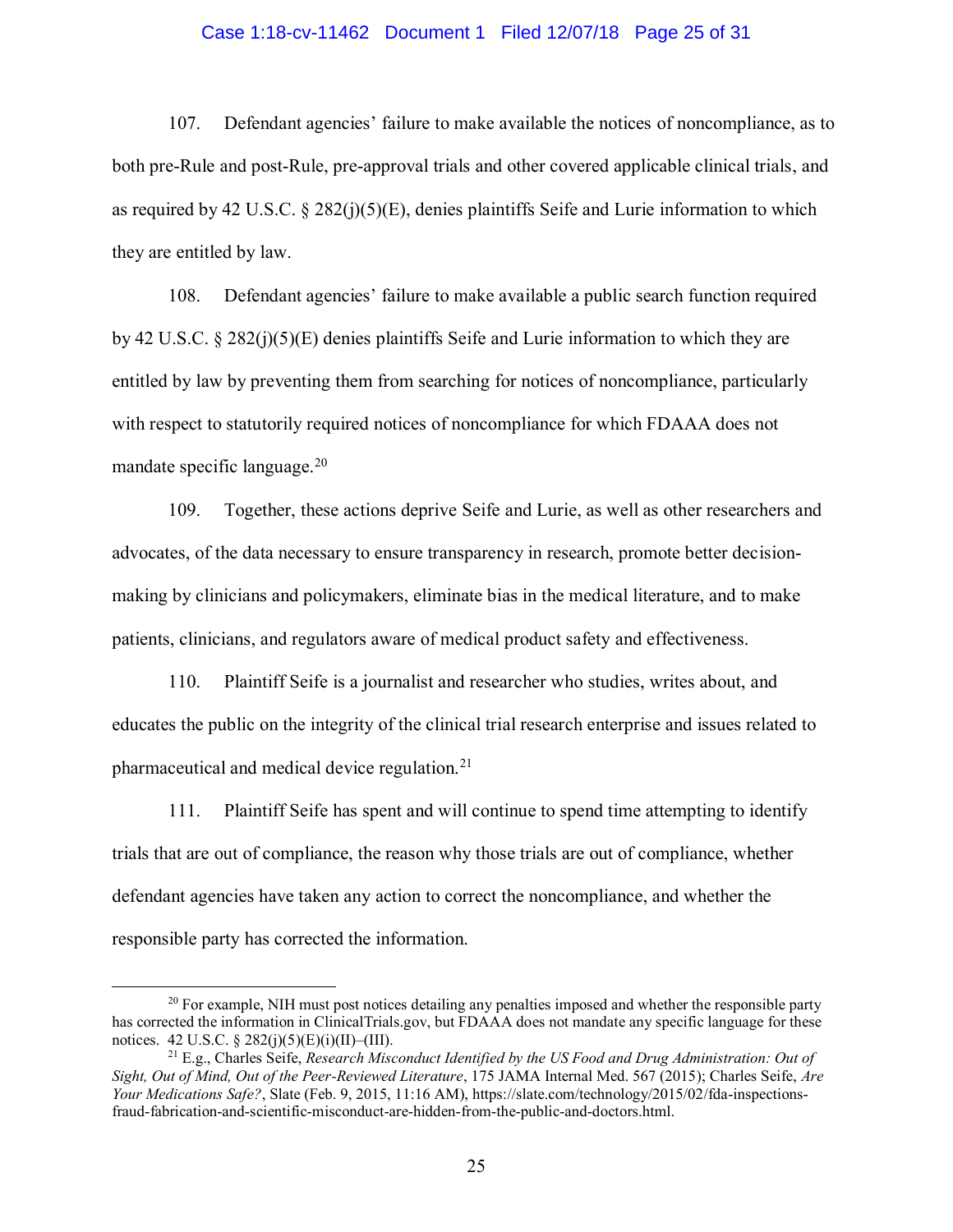#### Case 1:18-cv-11462 Document 1 Filed 12/07/18 Page 26 of 31

112. Without the statutorily required notices and search function, Seife must continue to expend substantial time and resources to attempt to identify noncompliant trials. First, he must manually conduct a series of advanced searches on ClinicalTrials.gov to identify potentially applicable clinical trials for which results are not reported by, for example, filtering trials by completion date, interventional status, the location of the study, and other relevant variables. Then, he must analyze each potentially applicable clinical trial one-by-one to determine the probability that the trial is not in compliance by analyzing, among other things, whether the responsible party was granted an extension or submitted results which are not yet posted.

113. Seife and his research assistants spent more than 100 research hours to manually sort through ClinicalTrials.gov data in conjunction with his 2015 paper on clinical trial research misconduct.<sup>22</sup> The lack of statutorily required notices and a search function increased the amount of time and work required for this research.

114. Seife has concrete plans to extend his research by investigating the extent to which drug and device approval applications contain all the relevant clinical trials for the drug or device. To complete this project, he will need to search ClinicalTrials.gov trial-by-trial.

115. Because of the lack of statutorily required notices and search function, Seife created a program to search ClinicalTrials.gov for noncompliant trials in conjunction with his research. Seife spent approximately 100 hours to create the code.

116. Seife intends to use his program to search through the ClinicalTrials.gov data bank, but changes to the website made by defendant NIH have rendered the program unusable. Plaintiff Seife will need to expend additional time and other resources to modify the program to fix the functionality for his future research.

<sup>22</sup> Charles Seife, *Research Misconduct Identified by the US Food and Drug Administration: Out of Sight, Out of Mind, Out of the Peer-Reviewed Literature*, 175 JAMA Internal Med. 567 (2015).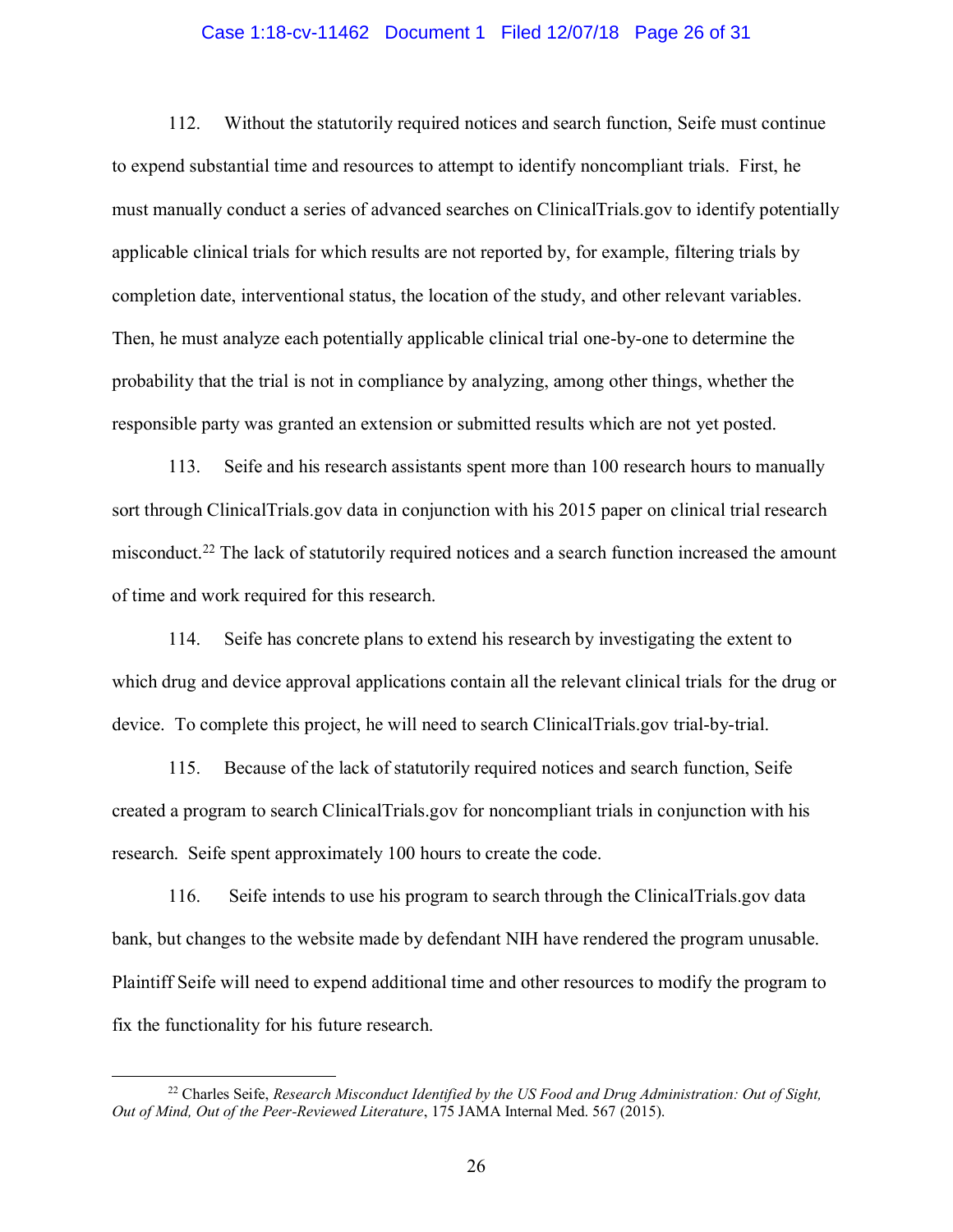#### Case 1:18-cv-11462 Document 1 Filed 12/07/18 Page 27 of 31

117. Seife's need to fix the program would be obviated if defendants complied with their statutory obligations to post noncompliance notices and create a search function on ClinicalTrials.gov. Seife would use the ClinicalTrials.gov search function, if it were available, instead of his own program to conduct his research.

118. Similarly, plaintiff Lurie is a doctor and researcher who studies, writes about, and educates the public on transparency issues involving clinical trial research, such as the publication and reporting of postmarketing requirement studies, including those contained in the ClinicalTrials.gov data bank. $23$ 

<span id="page-26-0"></span>119. Lurie similarly has spent time in the course of his research attempting to identify trials that have failed to publish results. 24

120. Plaintiffs Seife and Lurie are injured by defendants' failure to post notices of penalties imposed for responsible parties' failure to comply with FDAAA's reporting requirements mandated by 42 U.S.C. § 282(j)(5)(E)(i)(II). Without these notices, Seife and Lurie are unable to ascertain whether a responsible party has properly registered said clinical trial and reported results as required by law; analyze that information to inform their efforts to characterize the integrity of the clinical research enterprise; and make the public, patients, clinicians, and regulators aware of all research that offers insight into medical product safety and effectiveness.

121. Plaintiffs Seife and Lurie are injured by defendants' failure to post notices indicating whether a responsible party has corrected any error in its reporting of clinical trial

<sup>23</sup> E.g., Marisa L. Cruz, Jing Xu, Mwango Kashoki & Peter Lurie, *Publication and Reporting of the Results of Postmarket Studies for Drugs Required by the U.S. Food and Drug Administration, 2009 to 2013*, 177 JAMA Internal Med. 1207 (2017); *Video and Transcript*, *FDA Transparency and Oversight*, *Panel on Correcting Misinformation*, C-SPAN (Jan. 16, 2018), https://www.c-span.org/video/?439824-102/fda-transparency-oversightpanel-correcting-misinformation.

<sup>24</sup> *See, e.g.*, Cruz et al., *supra* not[e 23.](#page-26-0)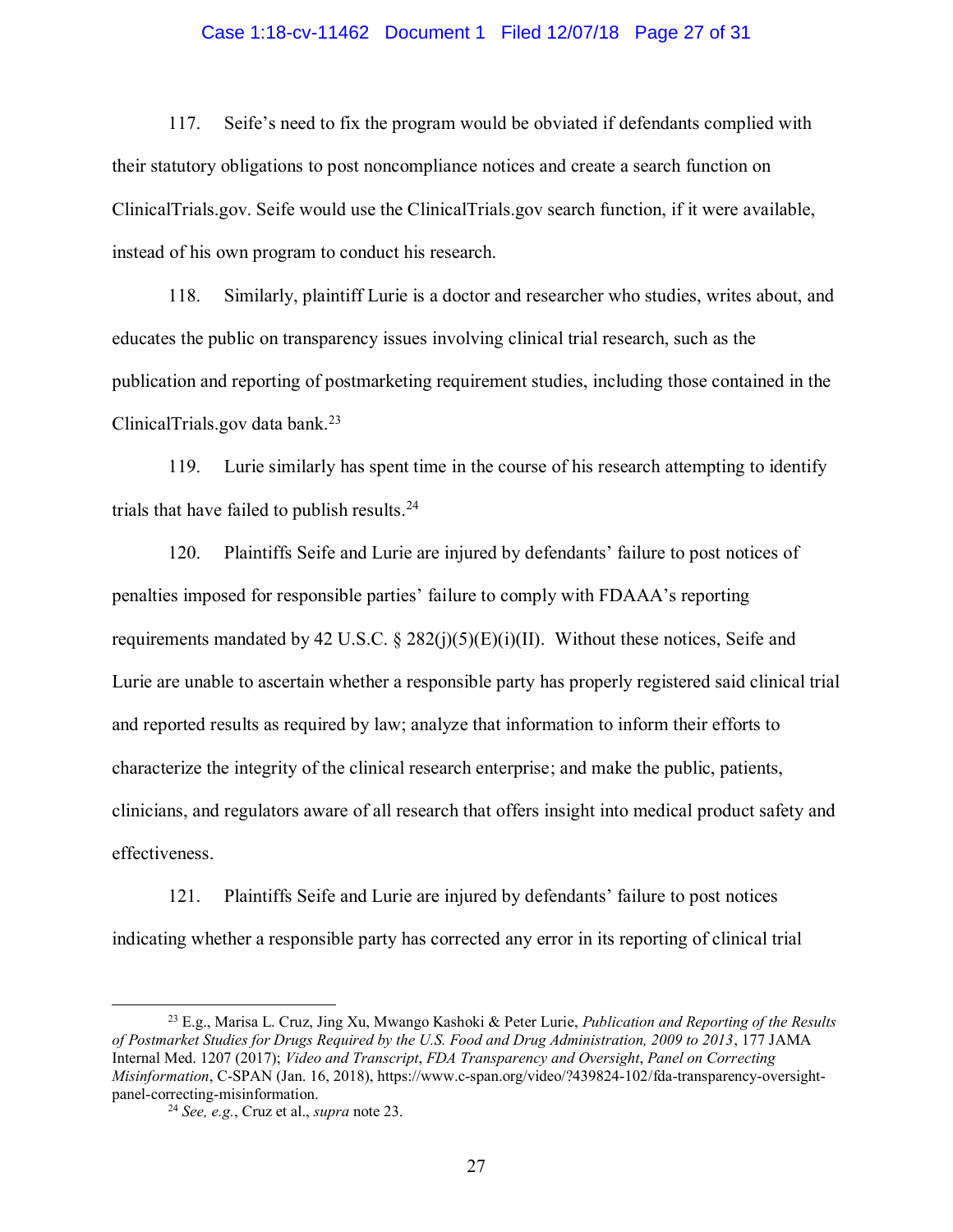#### Case 1:18-cv-11462 Document 1 Filed 12/07/18 Page 28 of 31

information required by 42 U.S.C. § 282(j)(5)(E)(i)(III). Without these notices, Seife and Lurie are unable to rely on this information in their efforts to characterize the integrity of the clinical research enterprise, and to make the public, patients, clinicians, and regulators aware of all research that offers insight into medical product safety and effectiveness.

122. Plaintiffs Seife and Lurie are injured by defendants' failure to post failure-tosubmit notices required by 42 U.S.C.  $\S 282(j)(5)(E)(iii)$ . Without these notices, Seife and Lurie are unable to ascertain whether a responsible party has properly reported clinical trial results as required by law; analyze this information in their efforts to characterize the integrity of the clinical research enterprise; and make the public, patients, clinicians, and regulators aware of all research that offers insight into medical product safety and effectiveness.

123. Plaintiffs Seife and Lurie are injured by defendants' failure to post submission-offalse-information notices required by 42 U.S.C.  $\S$  282(j)(5)(E)(iv). Without these notices, Seife and Lurie are unable to rely on the accuracy of clinical trial information in their efforts to characterize the integrity of the clinical research enterprise, and to make the public, patients, clinicians, and regulators aware of all research that offers insight into medical product safety and effectiveness.

124. Plaintiffs Seife and Lurie are injured by defendants' failure to post nonsubmission-of-primary-and-secondary-outcomes notices required by 42 U.S.C. § 282(j)(5)(E)(ii), (v). Without these notices, Seife and Lurie are unable to ascertain whether a responsible party has properly reported results as required by law; analyze that information to inform their efforts to characterize the integrity of the clinical research enterprise; and make the public, patients, clinicians, and regulators aware of all research that offers insight into medical product safety and effectiveness.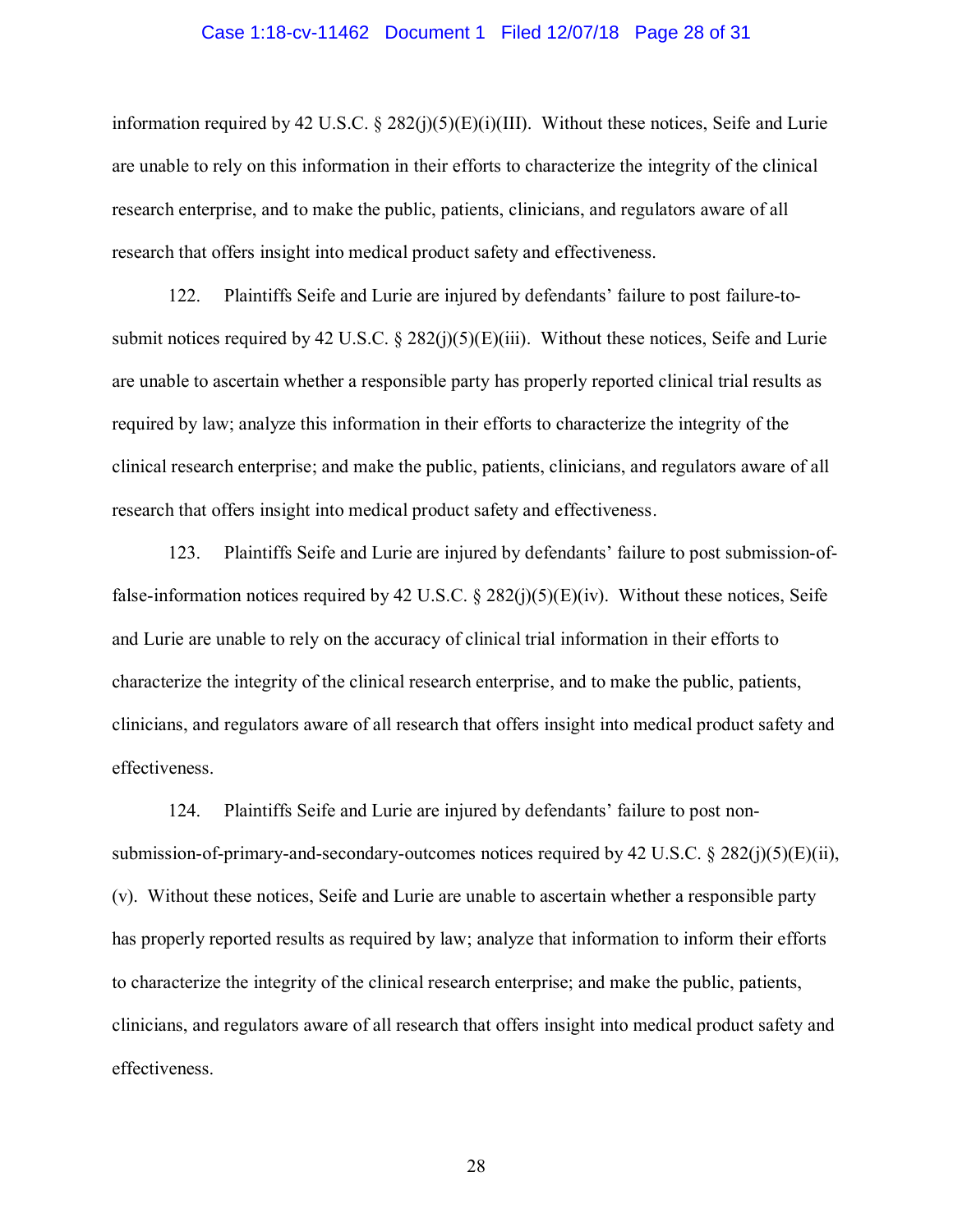#### Case 1:18-cv-11462 Document 1 Filed 12/07/18 Page 29 of 31

125. Plaintiffs Seife and Lurie are injured by defendants' failure to provide a search field for notices of noncompliance required by 42 U.S.C.  $\S$  282(j)(5)(E). Without this search capability, Seife and Lurie are unable to ascertain whether a responsible party has properly registered its clinical trial and reported results as required by law; analyze that information to inform their efforts to characterize the integrity of the clinical research enterprise; and make the public, patients, clinicians, and regulators aware of all research that offers insight into medical product safety and effectiveness.

126. As a result, plaintiffs Seife and Lurie are unable to track the progress of clinical trials, the overall compliance rates with FDAAA's reporting requirements, and defendants' enforcement efforts, or to convey that information to the broader public.

127. Instead, to ascertain even some of the information that would otherwise be provided by FDAAA's required notices, plaintiff Seife must and plaintiff Lurie would have to expend time and resources attempting to compile the information through other, significantly less efficient means. Even then, neither Seife nor Lurie could fully reverse engineer the information that would be provided by FDAAA's statutory notices.

## **THIRD CLAIM Violation of APA – Agency Action Contrary to Law**

128. Plaintiffs repeat, reallege, and incorporate the allegations in the foregoing paragraphs as though fully set forth herein.

129. Defendants' failure to comply with the Public Health Service Act, 42 U.S.C. § 282(j)(5)(E)—*i.e.*, their failure to issue and post public notices of noncompliance for applicable clinical trials that do not register and report, and to create a search field for such notices, as required by FDAAA and the FDAAA Final Rule—is agency action contrary to law in violation of the APA, 5 U.S.C. § 706(2)(A), (C).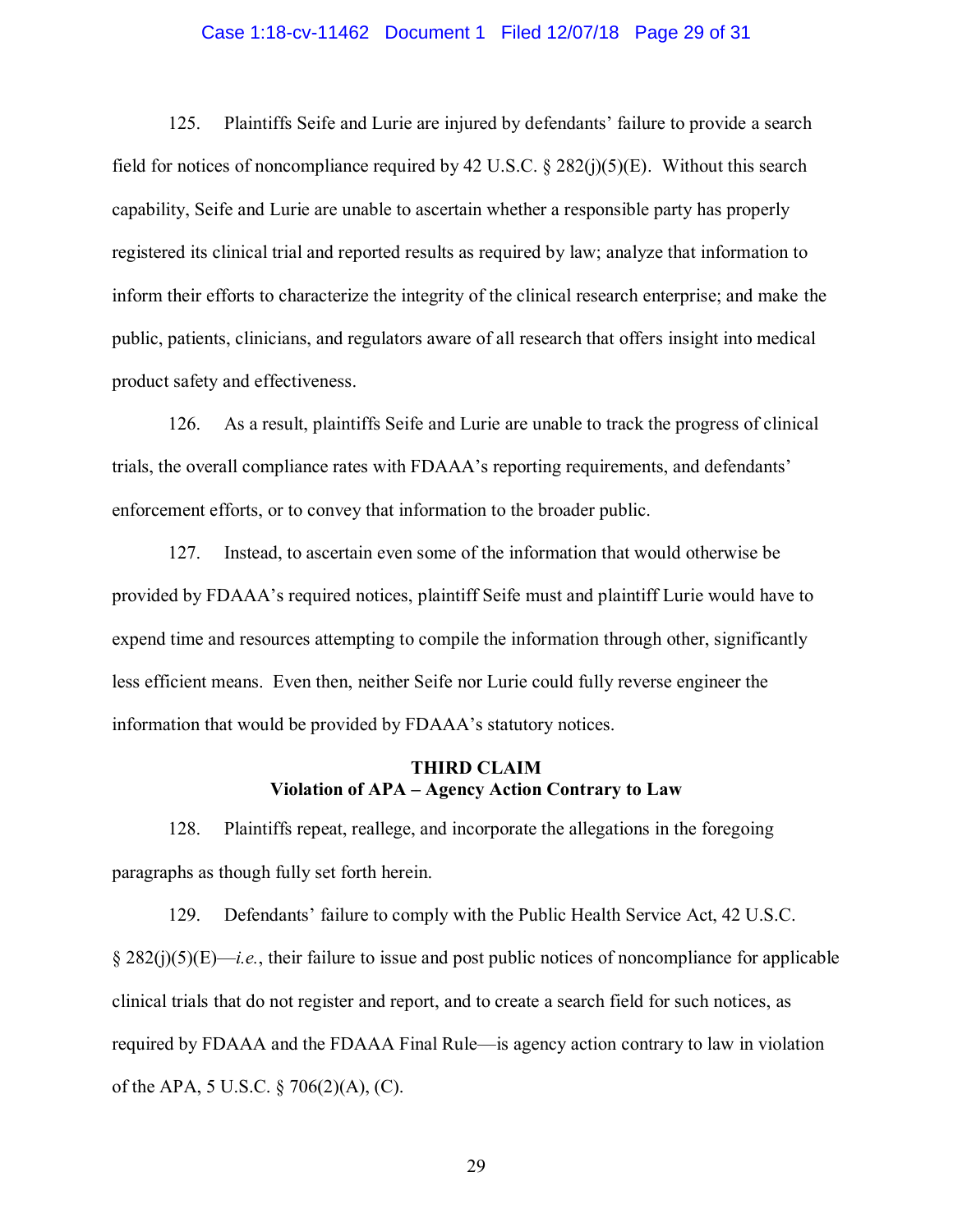130. Seife and Lurie are adversely affected and aggrieved by defendants' failure to

create the search function required by FDAAA as they must or would have to expend time and

resources searching ClinicalTrials.gov for individual notices of noncompliance.

# **RELIEF REQUESTED**

**WHEREFORE**, plaintiffs respectfully request this Court to:

- A. Declare that defendants' Final Rule violates the Public Health Service Act by purporting to relieve responsible parties for pre-Rule, pre-approval trials of their statutory obligation under 42 U.S.C.  $\S 282(i)(3)(E)(iv)$  to report basic results;
- B. Set aside the Final Rule, insofar as it purports to relieve responsible parties of the mandatory obligation to report basic clinical trial results set forth in 42 U.S.C.  $§$  282(j)(3)(E)(iv) for pre-Rule, pre-approval trials;
- C. Declare that defendants' failure to issue and post on ClinicalTrials.gov public notices of noncompliance for applicable clinical trials that do not register and report as required FDAAA and the FDAAA Final Rule are agency action contrary to law, unlawfully withheld and/or unreasonably delayed;
- D. Enjoin defendants to comply with the substantive provisions of FDAAA that require them to issue and post public notices of noncompliance on ClinicalTrials.gov;
- E. Enjoin defendants to comply with the substantive requirements of FDAAA by creating a search function for notices of noncompliance on ClinicalTrials.gov;
- F. Award plaintiffs their costs and reasonable attorneys' fees under 28 U.S.C. § 2412; and
- G. Grant such other and further relief as the Court deems just and proper.

Dated: December 7, 2018

Respectfully submitted,

MEDIA FREEDOM & INFORMATION ACCESS CLINIC

By: */s/ Christopher Morten*

Christopher Morten, supervising attorney (N.Y. Bar Number 5428107) John Langford, supervising attorney (N.Y. Bar Number 5348479) David Schulz, supervising attorney (N.Y. Bar Number 1514751) Simon Brewer, law student intern